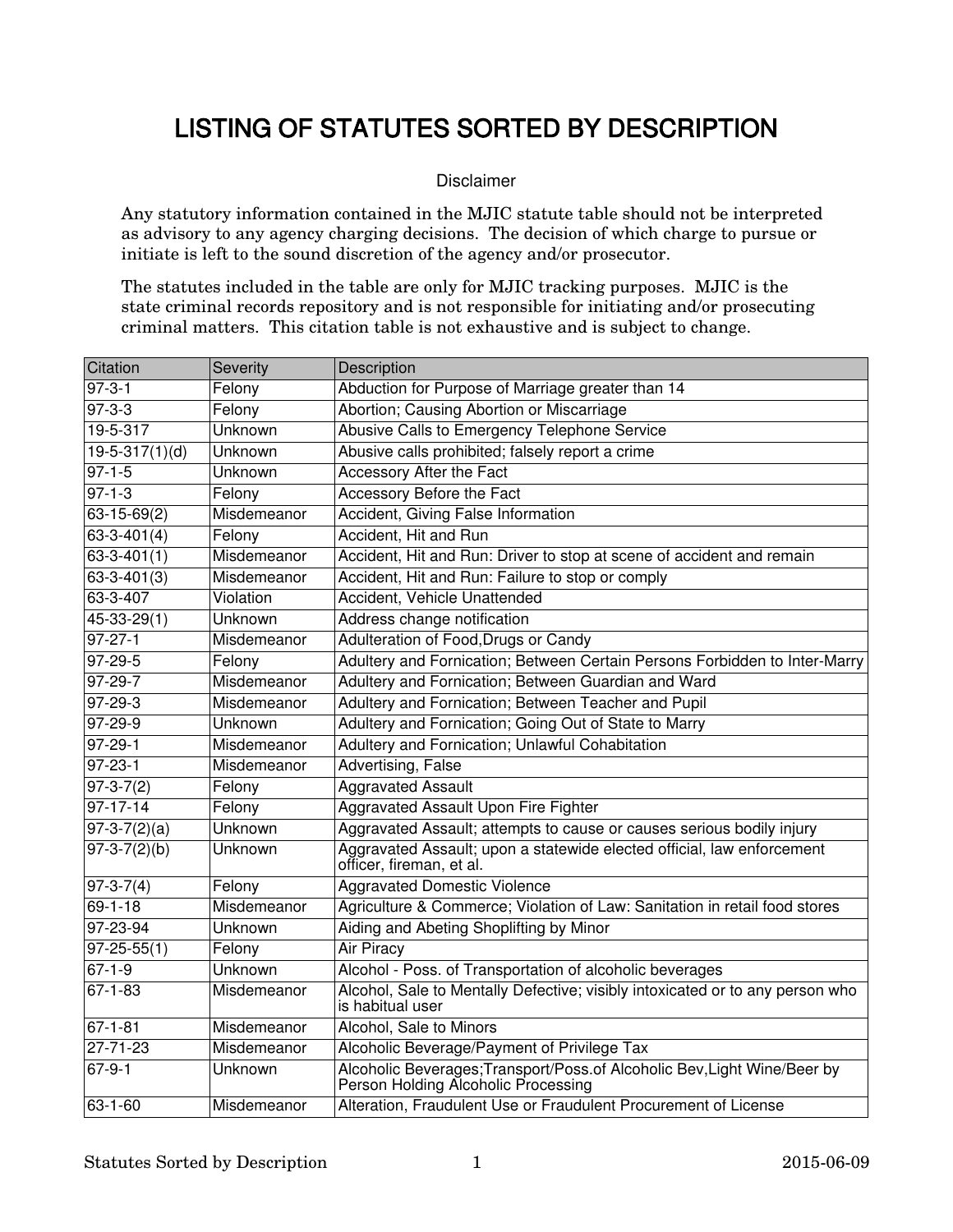| Citation                | Severity       | Description                                                                                                     |
|-------------------------|----------------|-----------------------------------------------------------------------------------------------------------------|
| 97-17-17                | Misdemeanor    | Altering or Defacing Brands of Saw-Logs                                                                         |
| $97-27-7$               | Misdemeanor    | Animals and Fowl; Diseased Animals (glanders or farcy)                                                          |
| 97-27-3                 | Misdemeanor    | Animals and Fowl: Diseased Animals and Fowl to be Confined and<br>Segregated; Burial                            |
| 97-27-5                 | Misdemeanor    | Animals and Fowl; Selling, Exposing or Using Animal with Infectious Disease                                     |
| $97 - 41 - 17$          | Unknown        | Animals, Administering Poison                                                                                   |
| $97 - 41 - 1$           | Misdemeanor    | Animals, Cruelty to                                                                                             |
| $49 - 7 - 45$           | Unknown        | Animals; Taking of game w/o license and other related violations                                                |
| 97-3-54.3               | Felony         | Anti-Human Trafficking Act; aiding, abetting or conspiring to violate anti-<br>human trafficking provisions     |
| 97-3-54.1               | Felony         | Anti-Human Trafficking Act; prohibited conduct;penalty                                                          |
| 97-3-54.2               | Felony         | AntiHuman Traffciking Act; destruction, concealment or confication of<br>passport or other immigration document |
| $97-3-117(2)$           | Felony         | Armed Carjacking/Attempted Armed Carjacking                                                                     |
| $99-3-7(3)$             | Unknown        | Arrest Made With or Without Warrant for Domestic Violence, Violation of<br>Protective Order/Restraining Order   |
| $99-3-7(1)$             | Misdemeanor    | Arrest Without a Warrant for Indicatable Offense or When Felony Committed                                       |
| $99-3-7(2)$             | Misdemeanor    | Arrest Without a Warrant on a Misdemeanor Charge When Warrant is<br>Outstanding                                 |
| $97 - 17 - 9$           | Felony         | Arson - Attempted 4th Degree                                                                                    |
| $97-17-1$               | Felony         | Arson - Dwelling                                                                                                |
| $97 - 17 - 11$          | Felony         | Arson - Insured Property                                                                                        |
| $97 - 17 - 7$           | Felony         | Arson - Personal Property: 3rd Degree                                                                           |
| 97-17-3                 | Felony         | Arson - School First Degree                                                                                     |
| 97-17-5                 | Felony         | Arson - Structure: Not Dwelling/school: 2nd Degree                                                              |
| 97-17-13                | Unknown        | Arson - Timber/woods                                                                                            |
| $97 - 25 - 55(2)$       | Felony         | Assault with Intent to Commit Air Piracy; Commission with a dangerous or<br>deadly weapon                       |
| $97 - 1 - 7$            | Unknown        | <b>Attempted Crime</b>                                                                                          |
| 97-19-67                | Unknown        | <b>Bad Checks - Penalties/Restitution</b>                                                                       |
| 97-19-55                | Unknown        | <b>Bad Checks and Insufficient Funds</b>                                                                        |
| $\sqrt{97-19-67(1)(a)}$ | Misdemeanor    | Bad Checks; 1st offense(less than \$100)                                                                        |
| $97-19-55(a)$           | Unknown        | Bad Checks; Unlawful with fraudulent intent to make, draw, issue a bad<br>check                                 |
| 97-13-5                 | Misdemeanor    | Ballot Boxes; Holding Election With Box Unlocked; Reading Ballot Before<br>Putting Into Box                     |
| $97-13-7$               | Misdemeanor    | Ballot Boxes; Unauthorized Disposal of Box; Giving Key                                                          |
| 97-13-9                 | Felony         | Ballots; False Entries on Voting Lists; Stuffing; Removing                                                      |
| 97-13-13                | Misdemeanor    | Ballots; Removal Before Close of Polls                                                                          |
| $97 - 27 - 9$           | Misdemeanor    | Beaches; Bringing or Leaving Breakable Containers or Other Injurious Debris<br>Upon Established Beaches         |
| $67 - 7 - 7$            | Unknown        | Beer Industry Fair Dealing Act; Prohibited Acts by Suppliers                                                    |
| $67 - 7 - 9$            | <b>Unknown</b> | Beer Industry Fair Dealing Act; Prohibited Acts by Wholesalers                                                  |
| $67 - 3 - 70(3)$        | Misdemeanor    | Beer/wine, Furnishing to person under age of 21                                                                 |
| 67-3-55                 | Misdemeanor    | Beer/wine, Possess/Sale of Light Wine/Beer Not Purch From Licensed/Auth<br>Manufacturer/Wholesaler Prohibited   |
| 67-3-13                 | Misdemeanor    | Beer/wine, Possession in a Dry county; Illegal Possession                                                       |
| $67 - 3 - 53(b)$        | Misdemeanor    | Beer/wine, Sale to Minor, Intoxicated or Insane Persons                                                         |
| $67 - 3 - 15$           | Misdemeanor    | Beer/wine, Selling Without License                                                                              |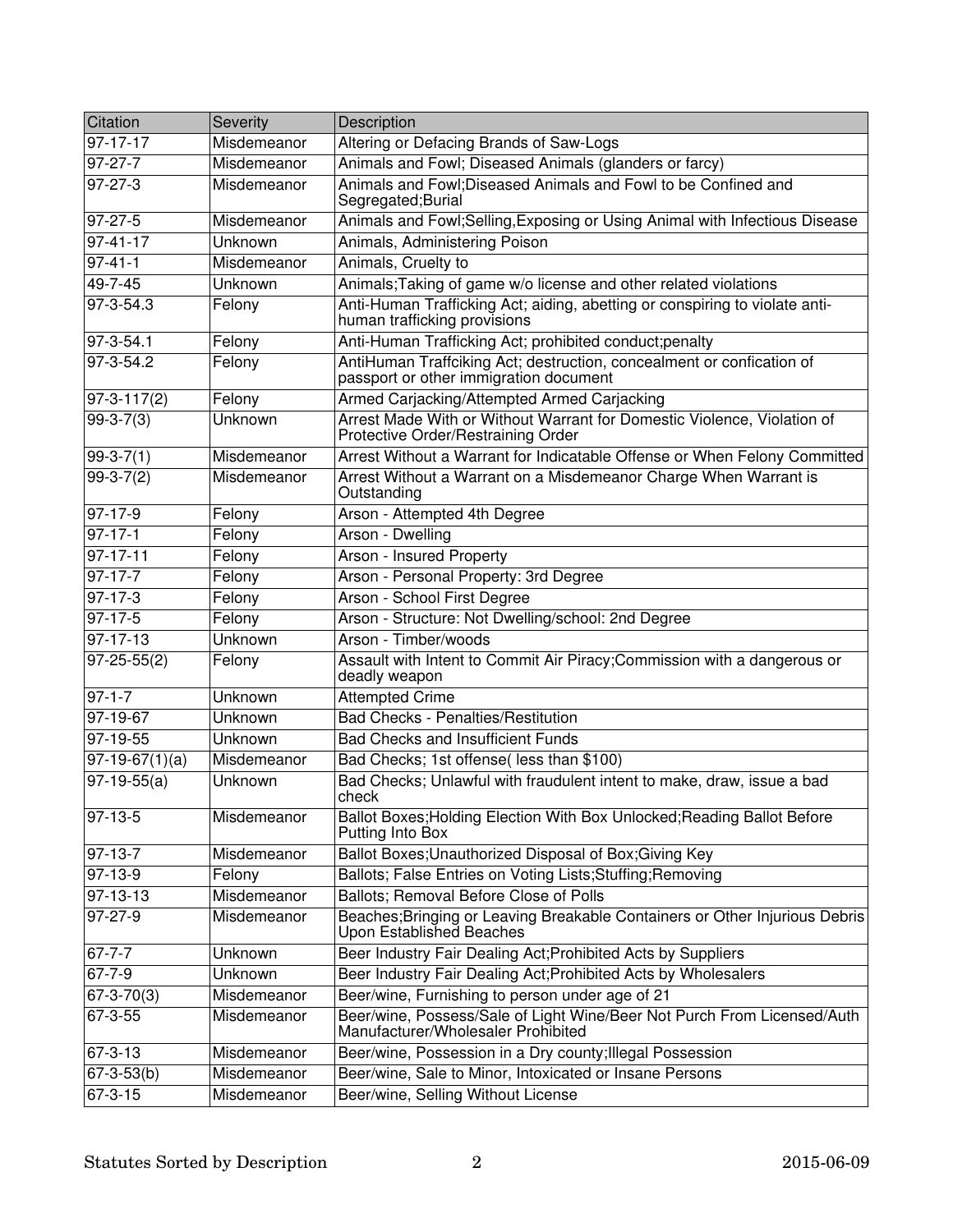| Citation                  | Severity    | Description                                                                                                       |
|---------------------------|-------------|-------------------------------------------------------------------------------------------------------------------|
| 67-3-49                   | Misdemeanor | Beer/wine; Manuf.or Sale of Light Wine or Beer with Alcoholic Content of<br>More than 5% Prohibited               |
| 67-3-59                   | Misdemeanor | Beer/wine; Penalty for Sales to Persons Not Holding Permits and Sales of<br>Untaxed Wine or Beer Unlawful         |
| 67-3-57                   | Misdemeanor | Beer/wine; Possess/Sale of Light Wine/Beer Before Permit Secured or<br>During Time Revocation/Suspension Prohib.  |
| 67-3-52                   | Misdemeanor | Beer/wine; Sale of Beer or Light Wine Obtained from Outside State                                                 |
| 67-3-51                   | Misdemeanor | Beer/wine; Sales from Other Than Original Containers Prohibited                                                   |
| 97-35-33                  | Misdemeanor | Being a tramp                                                                                                     |
| 97-29-13                  | Felony      | Bigamy                                                                                                            |
| $97 - 27 - 11$            | Felony      | Biological Terrorism: Import, Possess, Develop or Manufacture Harmful<br>Biological Substance w/Intent to Harm    |
| 97-27-12                  | Felony      | Biological Terrorism: False Reporting of or Causing Person to Falsely<br>Believe Exposed to Harmful Substance     |
| $ 97-25-55(3) $           | Felony      | Boarding of Aircraft With Concealed Dangerous or Deadly Weapon                                                    |
| 59-23-7                   | Unknown     | Boating Under the Influence                                                                                       |
| 59-21-83                  | Unknown     | Boats&Other Vessels;Operation of Vessel in Reckless or Negligent Manner<br>While Operator is Incapacitated        |
| 59-21-81                  | Unknown     | Boats&Other Vessels; Requirements as to Lights; Personal Floatation Device<br>and other Safety Equipment          |
| $73 - 61 - 3(5)$          | Misdemeanor | Body Piercing of a person under age of 18                                                                         |
| 83-39-29                  | Misdemeanor | Bond-jumping                                                                                                      |
| $97 - 17 - 15$            | Misdemeanor | Boundary Landmarks, Altering or Destroying                                                                        |
| $97-9-119$                | Felony      | <b>Bribe Receiving by Juror</b>                                                                                   |
| 97-9-111                  | Felony      | Bribe receiving by a witness                                                                                      |
| $97 - 11 - 53$            | Felony      | <b>Bribery</b>                                                                                                    |
| $97 - 9 - 5$              | Unknown     | Bribery - Juror, Arbitrator, Referree                                                                             |
| $97 - 11 - 11$            | Felony      | Bribery - to Influence Action                                                                                     |
| 97-9-10                   | Misdemeanor | Bribery, Commercial                                                                                               |
| $97 - 11 - 13$            | Felony      | Bribery; Acceptance by Officer, Agent or Trustee                                                                  |
| $97 - 13 - 3$             | Misdemeanor | Bribery; Hiring Canvasser to Use Unlawful Means                                                                   |
| $ 97-13-1 $               | Felony      | Bribery; Influencing Electors or Election Officers                                                                |
| $97-29-17(1)$             | Felony      | Bribery; Participant in Prof./Amateur Games, Oth Athletic Contests Excpt<br>Wrestling Who Promises/Offers Anythin |
| $\boxed{97-29-17(2)}$     | Felony      | Bribery; Participnt in Prof./Amateur Games, Oth Athletic Contest Excpt<br>Wrestling Who Solicit Anything of Value |
| $ 97-9-7$                 | Unknown     | Bribery; Taking Reward for Compounding or Concealing Crime Punishable<br>by Death or Life Imprisonment            |
| $97 - 9 - 9$              | Misdemeanor | Bribery; taking reward for compounding or ceoncealing crime                                                       |
| 97-9-117                  | Felony      | Bribing a Juror                                                                                                   |
| 97-9-109                  | Felony      | Bribing a witness                                                                                                 |
| 97-17-33                  | Felony      | Burglary - All but Dwelling                                                                                       |
| 97-17-68                  | Misdemeanor | <b>Burglary - Coin Operated Device</b>                                                                            |
| 97-17-35                  | Unknown     | <b>Burglary - Possession of Burglary Tools</b>                                                                    |
| 97-17-37                  | Felony      | <b>Burglary With Explosives</b>                                                                                   |
| $97-17-33(1)$             | Felony      | Burglary; All but Dwelling                                                                                        |
| 97-17-25                  | Felony      | Burglary; Breaking Out of Dwelling                                                                                |
| $\overline{97}$ -17-33(2) | Felony      | Burglary; Church, Synagogue, Temple or Other Established Place of<br>Worship                                      |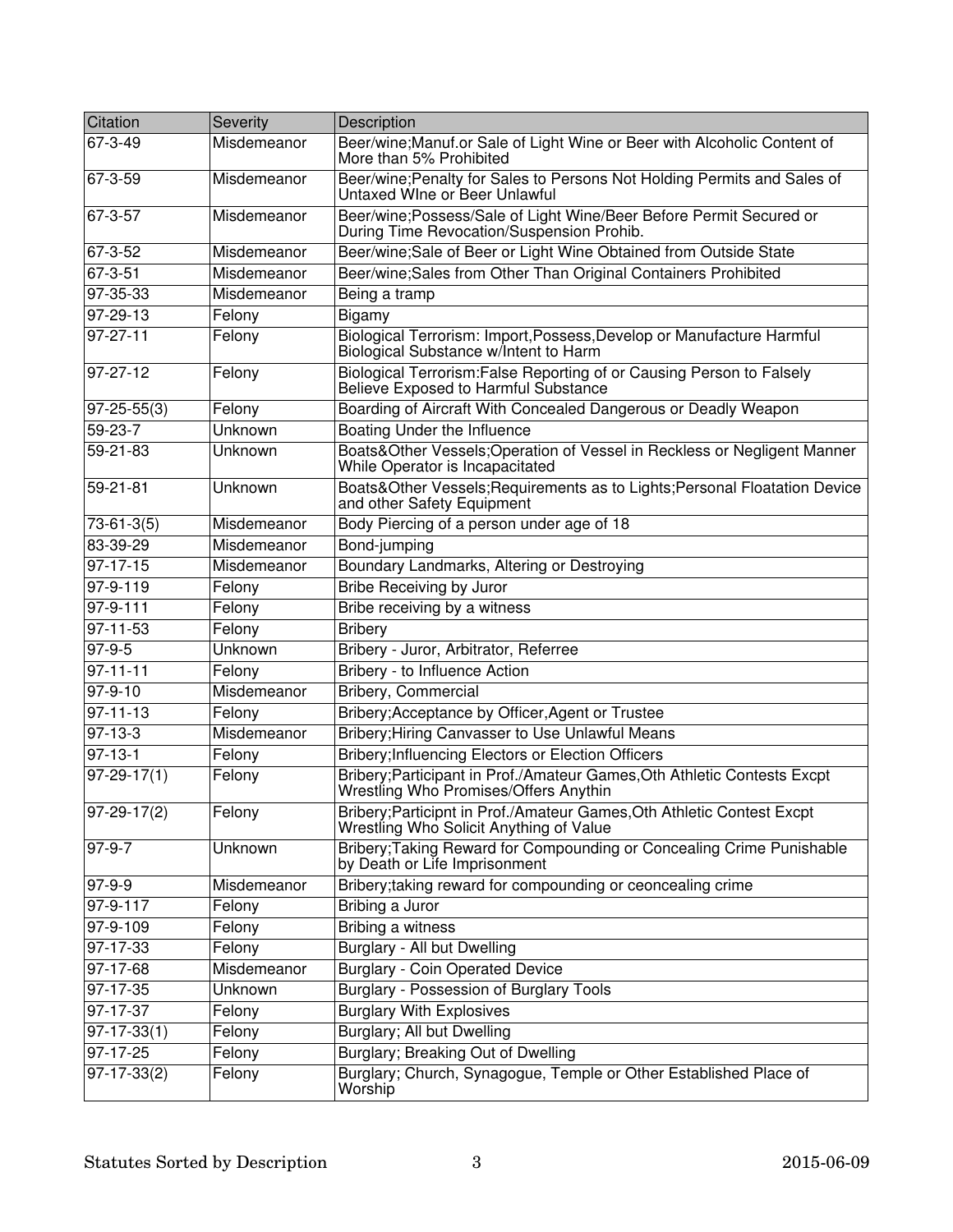| Citation                 | Severity    | Description                                                                                          |
|--------------------------|-------------|------------------------------------------------------------------------------------------------------|
| 97-17-23                 | Felony      | Burglary; Inhabited Dwelling House, Whether Armed or Not, Whether<br>Occupied or Not                 |
| 97-17-29                 | Felony      | Burglary; Breaking Inner Door of Dwelling by One Lawfully in House                                   |
| $97-35-1$                | Misdemeanor | Bus, Disorderly Conduct(profanity, intoxication, or smoking on passenger<br>bus)                     |
| $97 - 3 - 19(2)$         | Felony      | Capital Murder                                                                                       |
| 63-3-1213                | Misdemeanor | <b>Careless Driving</b>                                                                              |
| 97-3-117                 | Felony      | Carjacking/Attempted Carjacking                                                                      |
| $97 - 5 - 41$            | Felony      | Carnal Knowledge Step/adopted Child                                                                  |
| $97 - 41 - 5$            | Misdemeanor | Carrying Creature in a Cruel Manner                                                                  |
| $97-37-1$                | Unknown     | Carrying a Concealed Weapon/Fake Weapon                                                              |
| 49-15-81                 | Misdemeanor | Catching or Transporting saltwater minnows; license;fees;tagging                                     |
| 97-17-53                 | Felony      | <b>Cattle Theft</b>                                                                                  |
| $63 - 1 - 61$            | Misdemeanor | Causing or allowing child under 16 to drive without license                                          |
| $97 - 29 - 25$           | Misdemeanor | Cemetery, Desecration                                                                                |
| $97 - 9 - 11$            | Felony      | Champerty and Maintenance; Solicitation and Stirring up of Litigation<br>Prohibited                  |
| 97-33-75                 | Unknown     | Charitable Bingo Law; Violations                                                                     |
| $97 - 5 - 40$            | Misdemeanor | Child Abuse - Condoning                                                                              |
| $97 - 5 - 1$             | Unknown     | Child, Abandonment of Child under Age 6                                                              |
| $97 - 5 - 7$             | Misdemeanor | Child, Enticing from Parents for purpose of employment                                               |
| $97 - 5 - 39(2)$         | Felony      | Child, Abuse/Battery Causing Serious Bodily Harm; Intentional Torturing or<br>Burning of Child       |
| $97 - 21 - 11$           | Misdemeanor | Coin Operated Machines; Use or Sale of Slug or Other Device                                          |
| $63 - 7 - 23$            | Misdemeanor | Color of Lighting Devices(Motor Vehicles)                                                            |
| 49-13-9                  | Misdemeanor | Commercial Quail; Sale or Transfer of Quail Carcasses; Record of Transfer                            |
| 49-13-7                  | Misdemeanor | <b>Commercial Quail; Breeders License</b>                                                            |
| $97-37-35(4)$            | Felony      | Commission of Crime While in Possession of Stolen Firearm                                            |
| 37-13-91                 | Unknown     | <b>Compulsory School Attendance Requirement</b>                                                      |
| 97-45-3                  | Unknown     | <b>Computer Fraud</b>                                                                                |
| $97 - 5 - 27(3)$         | Felony      | Computer luring of person under 18                                                                   |
| $\sqrt{97-45-15(1)}$ (a) | Felony      | Computer: Email/Electronic Communication to Extort or Threaten Harm                                  |
| $97-45-15(1)(c)$         | Felony      | Computer: False Statement in Email/Electronic Communications to Threaten<br>or Terrify               |
| 97-45-19                 | Felony      | Computer: Identity Theft or Attempt to Obtain Identity                                               |
| $97-45-15(1)(d)$         | Felony      | Computer: Permit Use of Computer/Electronic Device to Threaten or Terrify                            |
| 97-45-17                 | Felony      | Computer: Posting of Email/Electronic Message to Cause Injury                                        |
| $97-45-15(1)(b)$         | Felony      | Computer: Email/Electronic Communication to Harass                                                   |
| $97 - 41 - 7$            | Misdemeanor | Confining Creatures Without Food or Water                                                            |
| 97-31-31                 | Misdemeanor | Connivance by Owner or Occupant of House or Boat Where Liquor is Stored<br>or Kept                   |
| $97 - 1 - 1$             | Unknown     | Conspiracy                                                                                           |
| $97 - 7 - 13$            | Felony      | Conspiracy to Defraud State; Defeating or Preventing Prosecution of Just<br>Claim Due State          |
| $97 - 7 - 15$            | Felony      | Conspiracy to Defraud State; Each Party Guilty of Felony When One or More<br><b>Conspirators Act</b> |
| $97 - 7 - 11$            | Unknown     | Conspiracy to Defraud State; Obtaining Public Funds Fraudulently                                     |
| $97 - 7 - 19$            | Unknown     | Conspiracy to Prevent Holding a Public Office or Discharging its Duties, etc.<br>by Use of Boycott   |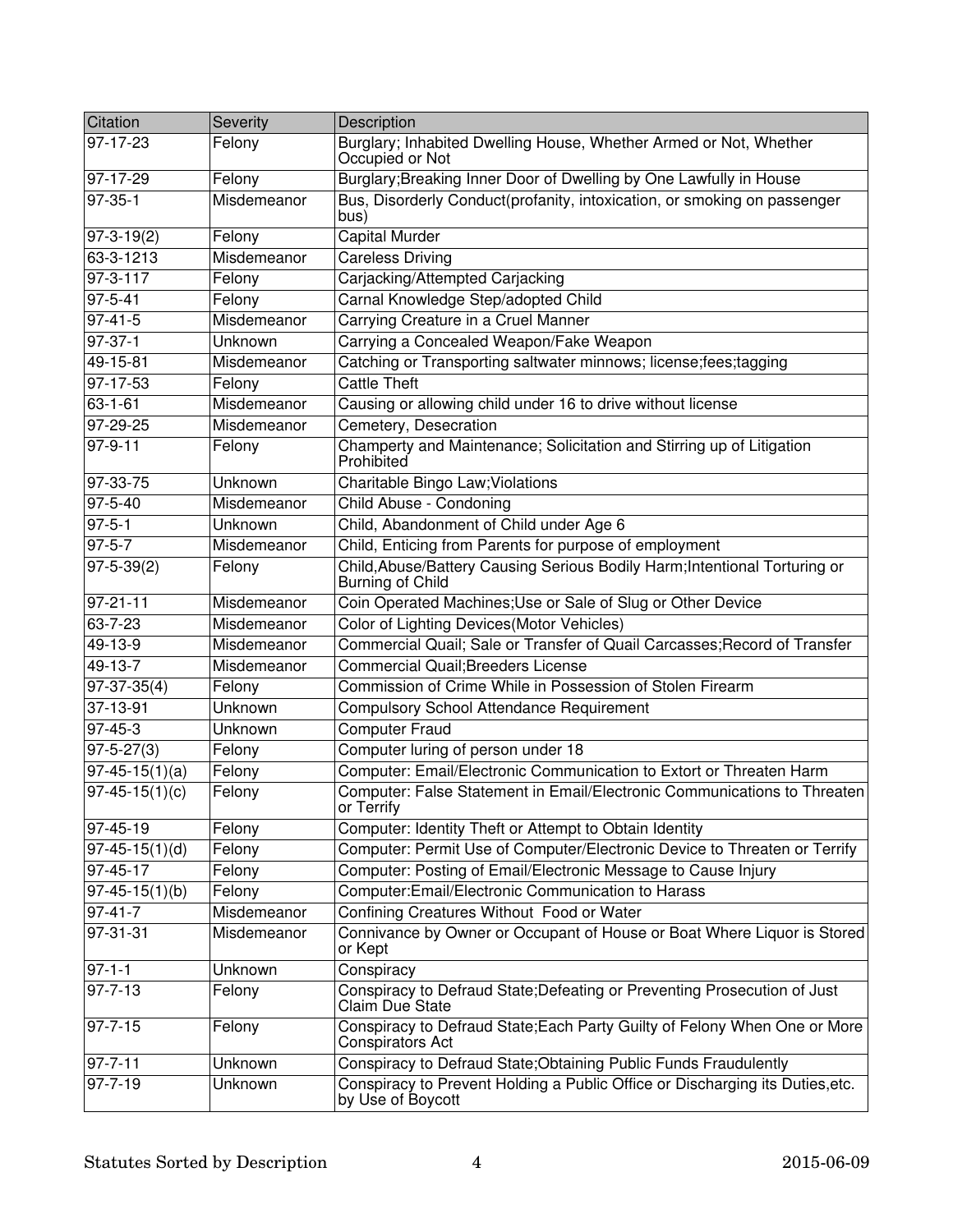| Citation                  | Severity       | Description                                                                                                         |
|---------------------------|----------------|---------------------------------------------------------------------------------------------------------------------|
| $97 - 7 - 17$             | Unknown        | Conspiracy to Prevent Holding a Public Office or Discharging its Duties, etc.<br>by Use of Force                    |
| $75 - 24 - 5(1)$          | Unknown        | Consumer Protection; Unfail Methods of Competition Affecting Commerce or<br>Unfair or Deceptive Trade Practices     |
| 97-31-19                  | Misdemeanor    | <b>Consumption of Liquor Prohibited</b>                                                                             |
| 97-27-13                  | Misdemeanor    | Contagious Diseases; Smallpox Patient not to go Abroad                                                              |
| $11 - 15 - 17$            | Unknown        | Contempt of Court /arbitration, failure to appear                                                                   |
| 13-5-34                   | Misdemeanor    | Contempt of Court for Failure to Appear or Complete Jury Service                                                    |
| 43-19-37                  | Unknown        | Contempt of Court for Failure to Comply With Court Order of Support                                                 |
| 13-5-61                   | Unknown        | Contempt of Court for Grand Jury to Disclose Secrets of Jury-Room                                                   |
| $13 - 7 - 15$             | Unknown        | Contempt of Court for Persuading, Intimidating or Threatening Juror to Avoid<br><b>Jury Service</b>                 |
| $13 - 7 - 21$             | Misdemeanor    | Contempt of Court for Secrecy Violations in State Grand Jury                                                        |
| $93 - 21 - 21$            | Misdemeanor    | Contempt of Court for Violation of Protective Order or a Court Approved<br>Consent Agreement                        |
| 41-29-521                 | Unknown        | Contempt of Court for Violation of Wiretap Law                                                                      |
| $9 - 11 - 15$             | Misdemeanor    | Contempt of Court(Justice Court)                                                                                    |
| 95-3-19                   | Misdemeanor    | Contempt of Court(Nuisance)                                                                                         |
| $9 - 1 - 17$              | Misdemeanor    | Contempt of Court-Supreme Court, Court of Appeals, Circuit Chancery<br><b>Courts and County Courts</b>              |
| 99-37-7                   | Unknown        | Contempt; Default in Payment of Restitution                                                                         |
| $97 - 5 - 39(1)$          | Unknown        | Contributing to the Neglect or Delinquency of a child                                                               |
| $97 - 5 - 39(2)(a)$       | Unknown        | Contributing to the neglect of child;                                                                               |
| $97 - 5 - 39(2)(b)$       | Felony         | Contributing to the neqlect or deling of child; Felonious abuse                                                     |
| 41-29-313(1)              | Felony         | Controlled Substance - Unlawful to Purchase, Possess, Transfer, Distribute<br>Precursor Chems w/Intent to Mfg a C/S |
| 41-29-139                 | Unknown        | <b>Controlled Substance Violations</b>                                                                              |
| $41-29-139(a)(1)$         | Felony         | Controlled Substance-Sell, Transfer, Distribute, Possess With Intent to Sell                                        |
| $41 - 29 - 313(2)(a)$     | Felony         | Controlled Substance-theft of anhydrous ammonia prohibited                                                          |
| $41 - 29 - 313(2)(c)$     | Felony         | Controlled Substance-unlawful to buy/possess/transfer pseudoephedrine                                               |
| 41-29-313(2)(b)           | Felony         | Controlled Substance-unlawful to by/possess/transfer anhydrous ammonia                                              |
| 41-29-144                 | Felony         | Controlled Substance: Acquisition by Fraud                                                                          |
| 41-29-145                 | Unknown        | Controlled Substance: Distribution to Persons under 21                                                              |
| 41-29-142                 | Felony         | Controlled Substance: Enhanced Sale of Drugs Near Church or School                                                  |
| $41-29$ -<br>139(c)(2)(A) | Misdemeanor    | Controlled Substance: First/second Offender, Non-adjudication/Unlawful<br>possession of marijuan <30g.              |
| 41-29-144(2)              | Felony         | Controlled Substance: Fraudulent Transfer/possession of Prescription                                                |
| 41-29-139(c)              | <b>Unknown</b> | <b>Controlled Substance: Illegal Possession</b>                                                                     |
| $41 - 29 - 139(d)(1)$     | Misdemeanor    | Controlled Substance: Possession of Paraphernalia                                                                   |
| $41 - 29 - 139(d)(2)$     | Misdemeanor    | Controlled Substance: Sale of Paraphrenalia/ deliver, sale, possess with<br>intent                                  |
| 41-29-147                 | Unknown        | Controlled Substance: Second/subsequent Offender/enhanced Sentence                                                  |
| 41-29-<br>139(c)(1)(B)    | Unknown        | Controlled Substance: possession .1 gr < 2 gr                                                                       |
| $41 - 29 - 141(1)$        | Misdemeanor    | Controlled Substance: (Pharmacist) Dispensing C/S w/o a Written/Oral<br>Prescription                                |
| $41 - 29 - 139(b)(4)$     | Felony         | Controlled Substance; Schedule III and IV                                                                           |
| 41-29-146                 | Misdemeanor    | Controlled/counterfeit Substance: False Representation                                                              |
| 97-35-27                  | Misdemeanor    | Convicted Felon/Failure to Register                                                                                 |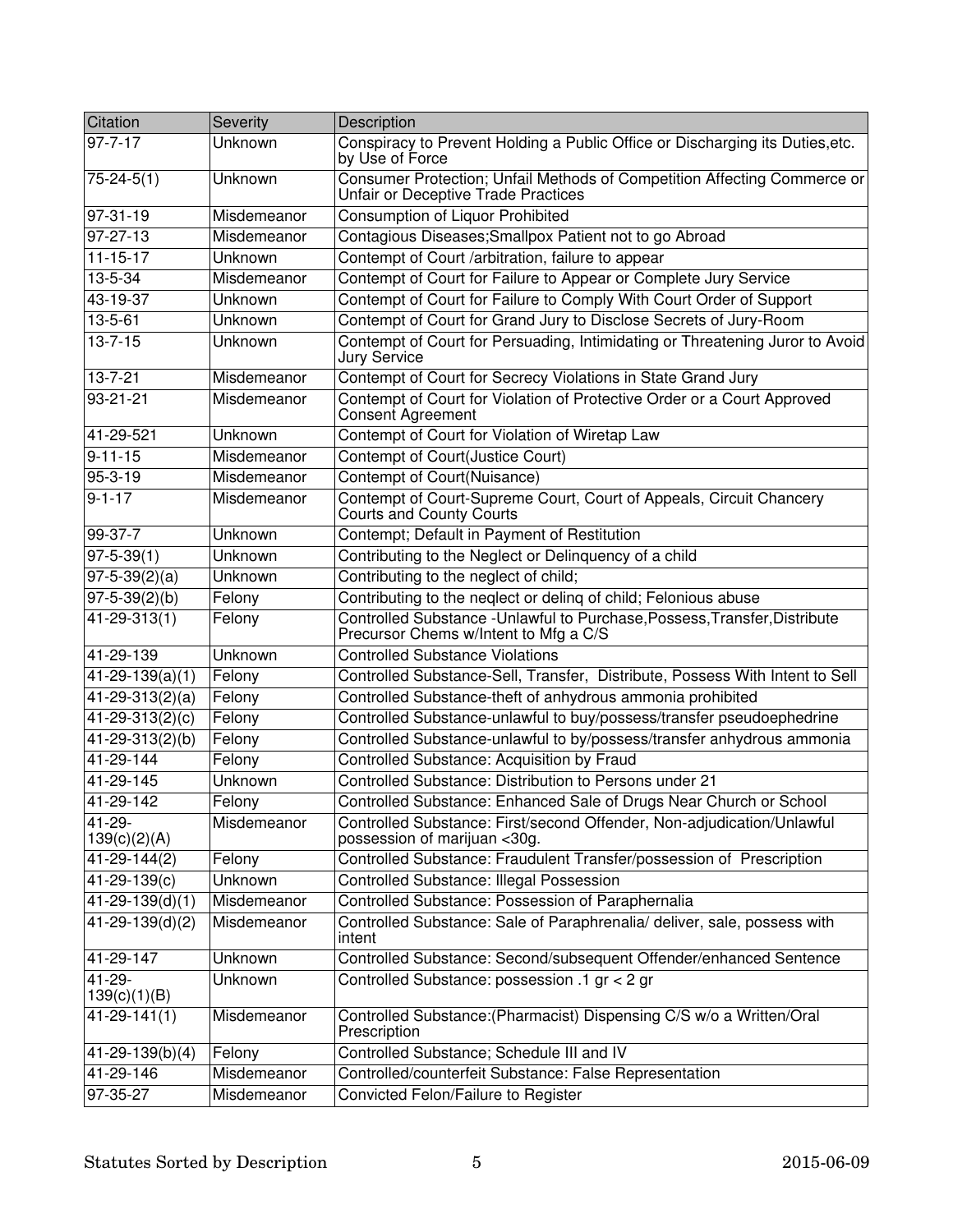| Citation              | Severity       | Description                                                                                                      |
|-----------------------|----------------|------------------------------------------------------------------------------------------------------------------|
| $63 - 11 - 30(7)$     | Unknown        | Convictions in other states drving/operating vehicle under influence                                             |
| 99-19-27              | Unknown        | Convicts Who Violate Terms of Suspended Sentence or Parole Are Subject<br>to Arrest                              |
| $97-13-19$            | Felony         | Corrupt Conduct by Election Official                                                                             |
| $97 - 21 - 59$        | Unknown        | Counterfeit Instrument: Forgery/uttering                                                                         |
| $97 - 21 - 37$        | Unknown        | Counterfeit Instrument: Poss, W/intent to Utter                                                                  |
| $97 - 21 - 49$        | Unknown        | Counterfeit Instrument: Sale or Offer of Sale                                                                    |
| $41 - 29 - 139(a)(2)$ | Unknown        | Counterfeit Substance: Possession with Intent                                                                    |
| $97 - 11 - 37$        | Unknown        | County Official, Failure to Perform Duties                                                                       |
| 69-13-335             | Violation      | County Ranger: Failure to Fulfill Duties                                                                         |
| $21 - 23 - 7$         | Misdemeanor    | Court Powers and Duties of Municipal Judge; Contempt; expungement                                                |
| 63-7-83               | Misdemeanor    | Covering of Open Top Vehicles Carrying Sand, Dirt, Gravel or Rock                                                |
| $97 - 19 - 13$        | Misdemeanor    | Credit Cards; Acquisitn by Theft/Artifice; Unlawful Sales/Purchase; Receipt<br>of Cards Issued in Another's Name |
| $97-19-15$            | Misdemeanor    | Credit Cards; Controlling Card as Security for Debt                                                              |
| $97-19-17$            | Misdemeanor    | <b>Credit Cards; Forgery</b>                                                                                     |
| 97-19-23              | Unknown        | Credit Cards; Furnishing things of value on forged or unlawfully obtained<br>card                                |
| 97-19-25              | Misdemeanor    | Credit Cards; Possession of Incomplete Cards or Plates and Devices For<br>Their Reproduction                     |
| $97-19-11$            | Misdemeanor    | Credit Cards; Procuring Issuance by False Statements                                                             |
| 97-19-27              | Misdemeanor    | Credit Cards; Receipt of Things of Value in Violation of Law                                                     |
| $97-19-19$            | Misdemeanor    | Credit Cards; Signing with Intent to Defraud                                                                     |
| $97-19-21(2)$         | Unknown        | Credit Cards; use automatic unmanned cash dispensing machine to defraud                                          |
| 97-19-31              | Misdemeanor    | Credit Cards; use of credit numbers or other device to obtain credit, good, or<br>services                       |
| 97-19-21              | Unknown        | Credit Cards; use to obtain things of value/to operate automatic cash<br>machine with intent to defraud          |
| 45-39-9               | Misdemeanor    | Crime Stoppers; Divulging Report of Criminal Activity to Person not<br>Employed by Law Enf Content of the Report |
| 97-7-23               | Felony         | <b>Criminal Syndicalism</b>                                                                                      |
| 97-7-25               | Felony         | Criminal Syndicalism; Unlawful Assemblage to Advocate                                                            |
| 43-21-301             | Unknown        | <b>Custody Orders</b>                                                                                            |
| 97-45-15              | Unknown        | Cyberstalking                                                                                                    |
| $63 - 11 - 30(9)$     | Unknown        | DUI - Driver Not of Legal Age for License Prior to DUI Conviction                                                |
| $63-11-30(2)(a)$      | Misdemeanor    | <b>DUI - First Offense DUI</b>                                                                                   |
| $63 - 11 - 30(2)$     | <b>Unknown</b> | DUI - First/subsequent Conviction Penalties                                                                      |
| $63-11-30(4)$         | Unknown        | DUI - Refusal or Inability to Submit to Chemical Test                                                            |
| $63 - 11 - 21$        | <b>Unknown</b> | DUI - Refusal to Submit to Test                                                                                  |
| $63 - 11 - 30(2)(b)$  | Misdemeanor    | <b>DUI - Second Conviction</b>                                                                                   |
| 63-11-30 $(2)(c)$     | Felony         | DUI - Third or Subsequent Conviction                                                                             |
| $63 - 11 - 30(3)$     | <b>Unknown</b> | DUI - Zero Tolerance For Minors(Person Under Age of 21)                                                          |
| $63 - 11 - 30(5)$     | Felony         | DUI-Mutilation/Disfigurement/Death of another                                                                    |
| $63-11-30(1)(5)$      | Felony         | DUI: cause death, mutilate, disfigure another                                                                    |
| 75-81-107             | Misdemeanor    | Dance Studio Lessons; Time for Performances; Consumer Right to Rescind;<br>Disclosure of Hourly Rates; Bonds     |
| 75-81-121             | Misdemeanor    | Dance Studio Lessons; Bond or Cash Deposit as Security                                                           |
| 75-81-103             | Misdemeanor    | Dance Studio Lessons; Contract for Dance Studio Lessons Must be in<br>Writing                                    |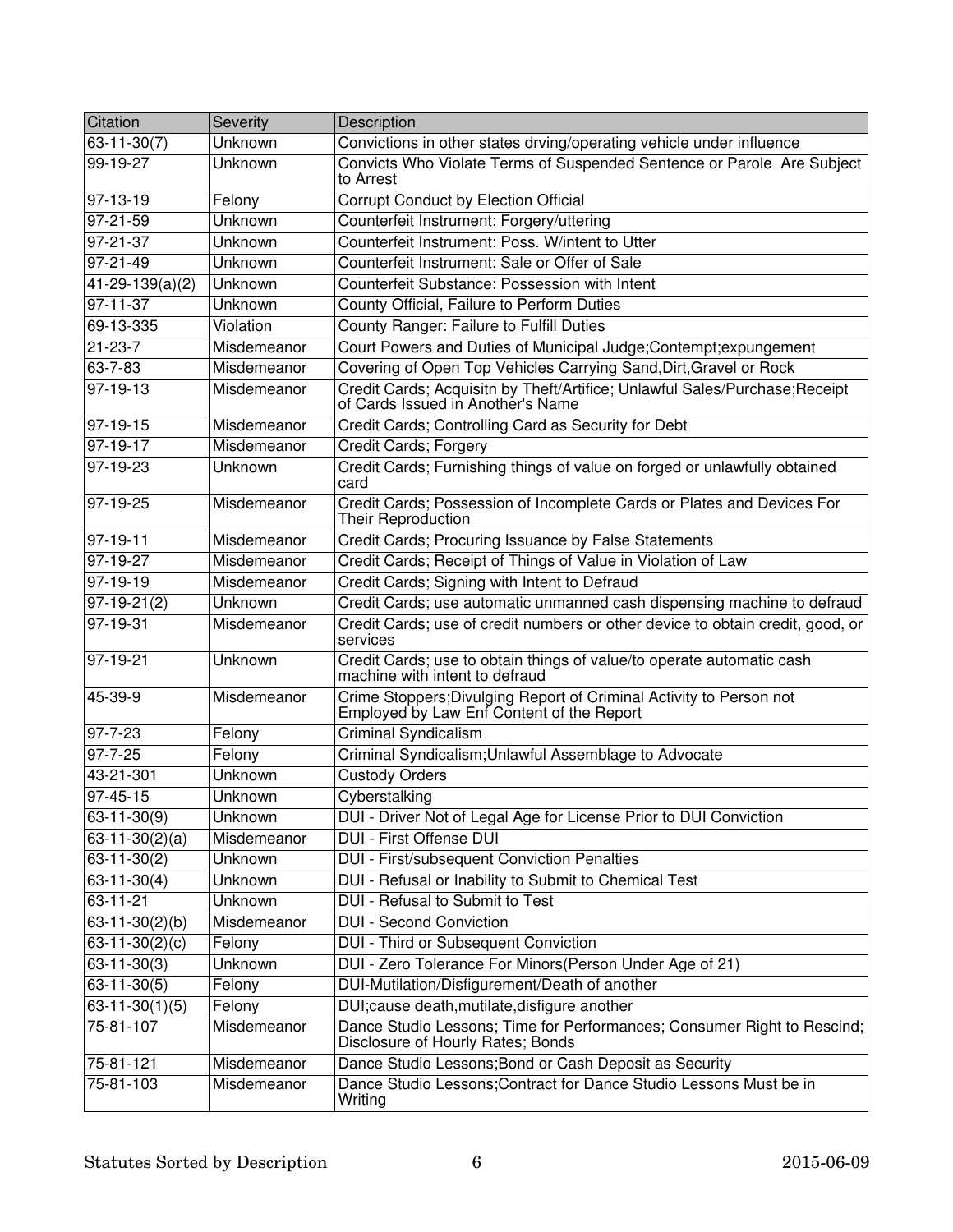| Citation                    | Severity       | Description                                                                                                         |
|-----------------------------|----------------|---------------------------------------------------------------------------------------------------------------------|
| $75 - 81 - 105$             | Misdemeanor    | Dance Studio Lessons: Limitation on Cost and Term of Contract                                                       |
| 75-81-111                   | Misdemeanor    | Dance Studio Lessons; Registration with Division of Consumer Protection                                             |
| 97-29-21                    | Unknown        | Dead Bodies; Buying or Receiving                                                                                    |
| 97-29-19                    | Unknown        | Dead Bodies; Disinterment for Sale or Wantonness                                                                    |
| 97-29-23                    | Unknown        | Dead Bodies; Opening Graves for Certain Purposes                                                                    |
| 97-37-11                    | Misdemeanor    | Deadly Weapon - Dealer Failure to Maintain Records (weapons sold)                                                   |
| $97-37-17(4)$               | Misdemeanor    | Deadly Weapon - on Educational Property (to carry)                                                                  |
| $97-37-17(5)$               | Misdemeanor    | Deadly Weapon - on Educational Property (to cause, encourage, or aid<br>minor less than 18)                         |
| $97-37-17(2)$               | Felony         | Deadly Weapon - on Educational Property Unlawful for any person to<br>possess                                       |
| $97-37-17(3)$               | Felony         | Deadly Weapon - on Educational Property Unlawful to encourage or aid a<br>$minor < 18$ yrs to possess or carry      |
| $97-37-13$                  | Misdemeanor    | Deadly Weapons; Weapons and Cartridges Not to be Given to Minor or<br>Intoxicated Person                            |
| 97-37-19                    | Misdemeanor    | Deadly weapon; exhibiting in rude, angry, or threatening manner.                                                    |
| 49-7-101                    | Misdemeanor    | Deer, Doe, Killing                                                                                                  |
| 49-7-95                     | Unknown        | Deer; Headlighting                                                                                                  |
| $97 - 7 - 9$                | Misdemeanor    | <b>Defacing Capitol Building</b>                                                                                    |
| $97 - 31 - 15$              | Misdemeanor    | Delivery of Alcohol or Wine to Person Other Than Cosignee                                                           |
| $97 - 5 - 3$                | Felony         | Descertion or non-support of child under age eighteen                                                               |
| $\overline{97-29-25(2)}(a)$ | Felony         | Desecration of cemetary; desecration of human corpse                                                                |
| 33-13-469                   | <b>Unknown</b> | Desertion of Military(state)                                                                                        |
| 63-3-1001                   | Unknown        | Designation of stop intersections; design & placement of stop signs                                                 |
| $97 - 15 - 1$               | Misdemeanor    | Destroy MilepostSignboard, RR Crossing Sign, Flasher<br>Signal, Bridge, Underpass, Overpass, Other Traffic Ctrl Dev |
| 97-7-29                     | Unknown        | Destroying, Injuring, etc Property to Hinder War Efforts                                                            |
| 97-7-31                     | Unknown        | Destroying, Injuring, etc State or Federally Licensed Communication<br><b>Systems</b>                               |
| 63-3-321                    | Misdemeanor    | Destruction, Removal, Etc. of Detour Sign, Warning Sign, Barricade, or<br>Fence                                     |
| $97 - 1 - 6$                | Felony         | Directing/causing Felony by Person under 17 Years                                                                   |
| 63-3-313                    | Misdemeanor    | Disobedience of Traffic Control Devices                                                                             |
| $97 - 35 - 7(3)$            | Felony         | Disorderly Conduct: wilful or wanton disregard for life or safety if other is<br>injured, mimed or killed           |
| $ 97-35-7(2) $              | Unknown        | Disorderly conduct; person causes another to violate subsect (1)                                                    |
| $97-35-7(1)$                | <b>Unknown</b> | Disorderly conduct; failure to comply                                                                               |
| $63 - 7 - 47$               | Misdemeanor    | Display of Lamp or Flag on Projecting Load                                                                          |
| 97-17-75                    | Misdemeanor    | Dispose of Personal Property Subject to County's Lien                                                               |
| $97 - 29 - 101$             | Misdemeanor    | Distribution or Wholesale Distribution of Obscene Materials or Performance                                          |
| 97-29-105                   | Misdemeanor    | Distribution or Wholesale Distribution of Unlawful Sexual Devices                                                   |
| 97-29-109                   | Unknown        | Distribution or Wholesale Distribution of Unlawful Sexual Devices(Person or<br>Corporation or Company)              |
| $97-35-9$                   | Misdemeanor    | Disturbance by Explosions, Noises or Offensive Conduct                                                              |
| $97-35-13$                  | Misdemeanor    | Disturbance in Public Place                                                                                         |
| 97-13-21                    | Misdemeanor    | <b>Disturbing Election</b>                                                                                          |
| $37 - 11 - 23$              | Misdemeanor    | Disturbing Public School Session or Meeting                                                                         |
| 97-35-17                    | Misdemeanor    | <b>Disturbing Worship</b>                                                                                           |
| 97-35-15                    | Misdemeanor    | Disturbing the Peace (public or peace or others)                                                                    |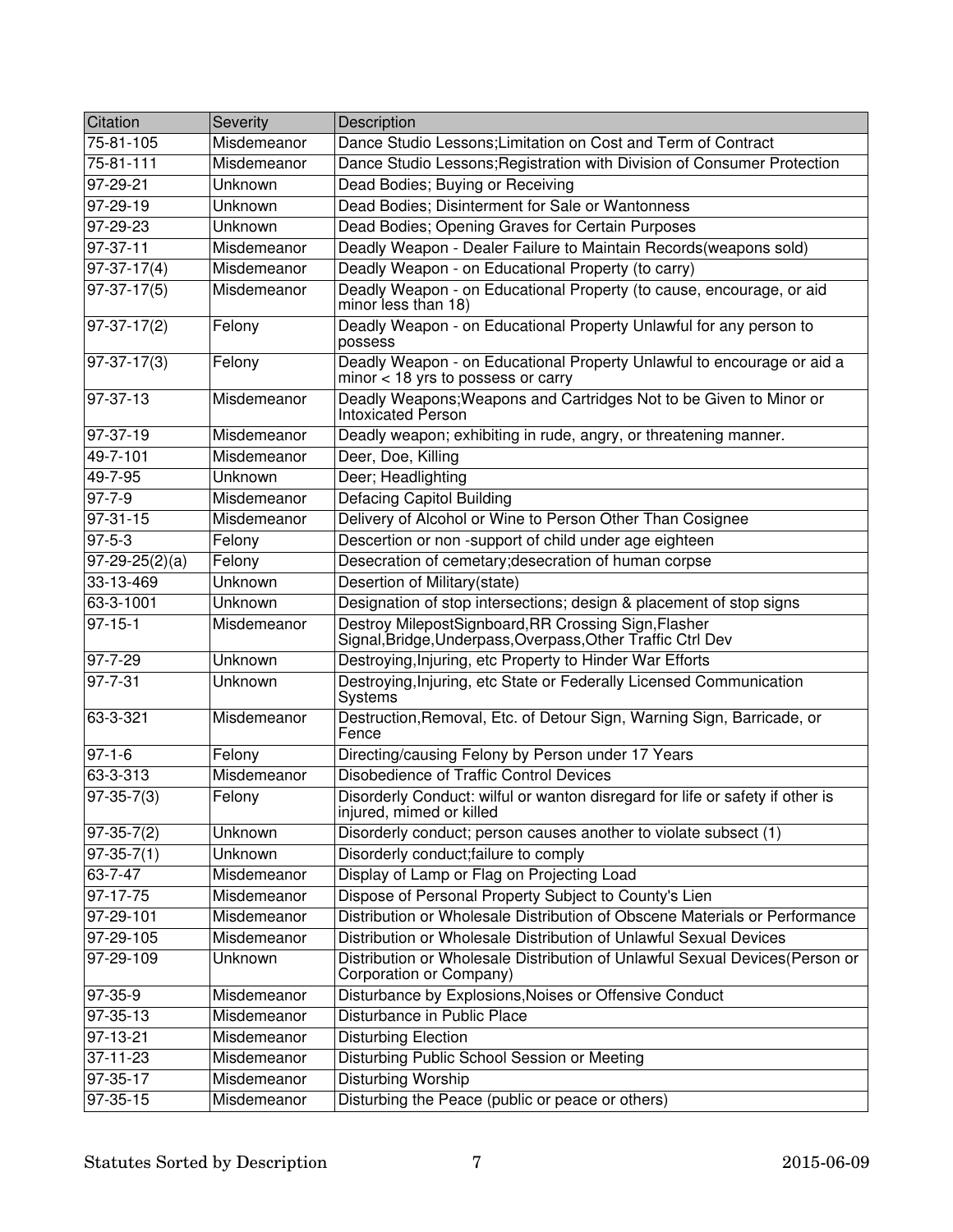| Citation            | Severity           | Description                                                                                                        |
|---------------------|--------------------|--------------------------------------------------------------------------------------------------------------------|
| $97 - 41 - 19$      | Felony             | Dog Fighting                                                                                                       |
| 41-53-11            | Misdemeanor        | Dogs Running at Large                                                                                              |
| 97-17-51            | Unknown            | Dogs, Stealing                                                                                                     |
| 63-3-1215(4)        | Violation          | Drag racing on public roads prohibited.                                                                            |
| 97-3-109            | Felony             | Drive-by Shooting                                                                                                  |
| 63-3-409            | Misdemeanor        | Driver Striking Fixtures Upon or Adjacent to Highway                                                               |
| 63-3-411            | Misdemeanor        | Drivers Involved In Accidents Involving Injury or Death or Property Damage;<br>duty to report                      |
| 63-3-605            | Misdemeanor        | Driving Upon One-Way Roadways and Around Rotary Traffic Island                                                     |
| $63 - 7 - 11$       | Misdemeanor        | <b>Driving Without Headlights</b>                                                                                  |
| 63-3-617            | Misdemeanor        | Driving in Center of Highway/Refusal to Turn Right to Allow Overtaking<br>Vehicle to Pass                          |
| 63-3-601            | Misdemeanor        | Driving in more than one lane                                                                                      |
| 63-1-57             | Misdemeanor        | Driving with Suspended/revoked Driver's License                                                                    |
| $97-39-11$          | Unknown            | Dueling; Fighting in Public Place with Deadly Weapon, or Seconding Such a<br>Fight; Killed in Such fight           |
| 97-39-1             | Misdemeanor        | Dueling; Giving, Accepting, or Carrying Challenge; Advising, Attending or<br>Aiding Dueling                        |
| 97-39-5             | Misdemeanor        | Dueling; Leaving State for Purposes of Duel                                                                        |
| 97-39-7             | Misdemeanor        | Dueling; Posting or Publishing or Villifying Another                                                               |
| 63-3-405            | Unknown            | Duty of Driver Involved in Accident                                                                                |
| 43-21-353           | Unknown            | Duty to inform state agencies of suspected child abuse                                                             |
| $97 - 23 - 19$      | <b>Unknown</b>     | Embezzlement - Agents/trustees/clerks/persons                                                                      |
| $97 - 11 - 29$      | Felony             | Embezzlement - Failure to Maintain Accurate Record                                                                 |
| $97 - 11 - 25$      | Felony             | Embezzlement - Officers/trustees/public Employees                                                                  |
| 97-23-27            | Unknown            | Embezzlement - Property Borrowed or Hired                                                                          |
| 97-23-25            | Unknown            | Embezzlement - Property Held in Trust                                                                              |
| 97-23-23            | Unknown            | <b>Embezzlement - Receiving Stolen Goods</b>                                                                       |
| 97-23-21            | Unknown            | Embezzlement by officer/clerk/agent - negotiable instrument                                                        |
| 97-27-14            | Felony             | Endangerment by bodily substance                                                                                   |
| 41-29-152           | Felony             | Enhancement of Penalty for Drug Charge While in Possession of a Firearm                                            |
| 97-23-29            | Misdemeanor        | Enticing Away Servant or Lessee Without Written Consent                                                            |
| 97-5-5              | Felony             | Enticing child for concealment, prostitution or marriage                                                           |
| $97-9-49(2)$        | <b>Misdemeanor</b> | Escape - Inmates/trusties                                                                                          |
| $97 - 9 - 45$       | Felony             | Escape - MDOC                                                                                                      |
| 97-9-33             | Misdemeanor        | Escape - of prisoners; aiding escapes from officers                                                                |
| 97-9-31             | Misdemeanor        | Escape - of prisoners; aiding prisoners other than felons.                                                         |
| $97 - 9 - 49(1)$    | Unknown            | <b>Escape of Prisoners</b>                                                                                         |
| $97 - 9 - 49(1)(b)$ | Misdemeanor        | Escape of Prisoners; Escape or attempt to escape from any confinement<br>for contempt of court.                    |
| 97-9-35             | Unknown            | Escape of Prisoners; Permitting Escape                                                                             |
| 97-9-37             | Misdemeanor        | Escape of Prisoners; Private Persons Having Custody of Prisoner Arrested<br>on Suspicion                           |
| 97-9-39             | Misdemeanor        | Escape of Prisoners; Refuse to Arrest/Confine, Refuse to Receive<br>Pris; Suffering Escape; Accept Bribe to Permit |
| 97-9-29             | Felony             | Escape of prisoners; Aiding escape of felons; rescuing prisoners from<br>custody                                   |
| 97-9-27             | Felony             | Escape of prisoners; Conveying articles useful for escape to felons                                                |
| $97 - 9 - 25$       | Misdemeanor        | Escape- of inmates of stae institutions; aiding, abetting, etc.                                                    |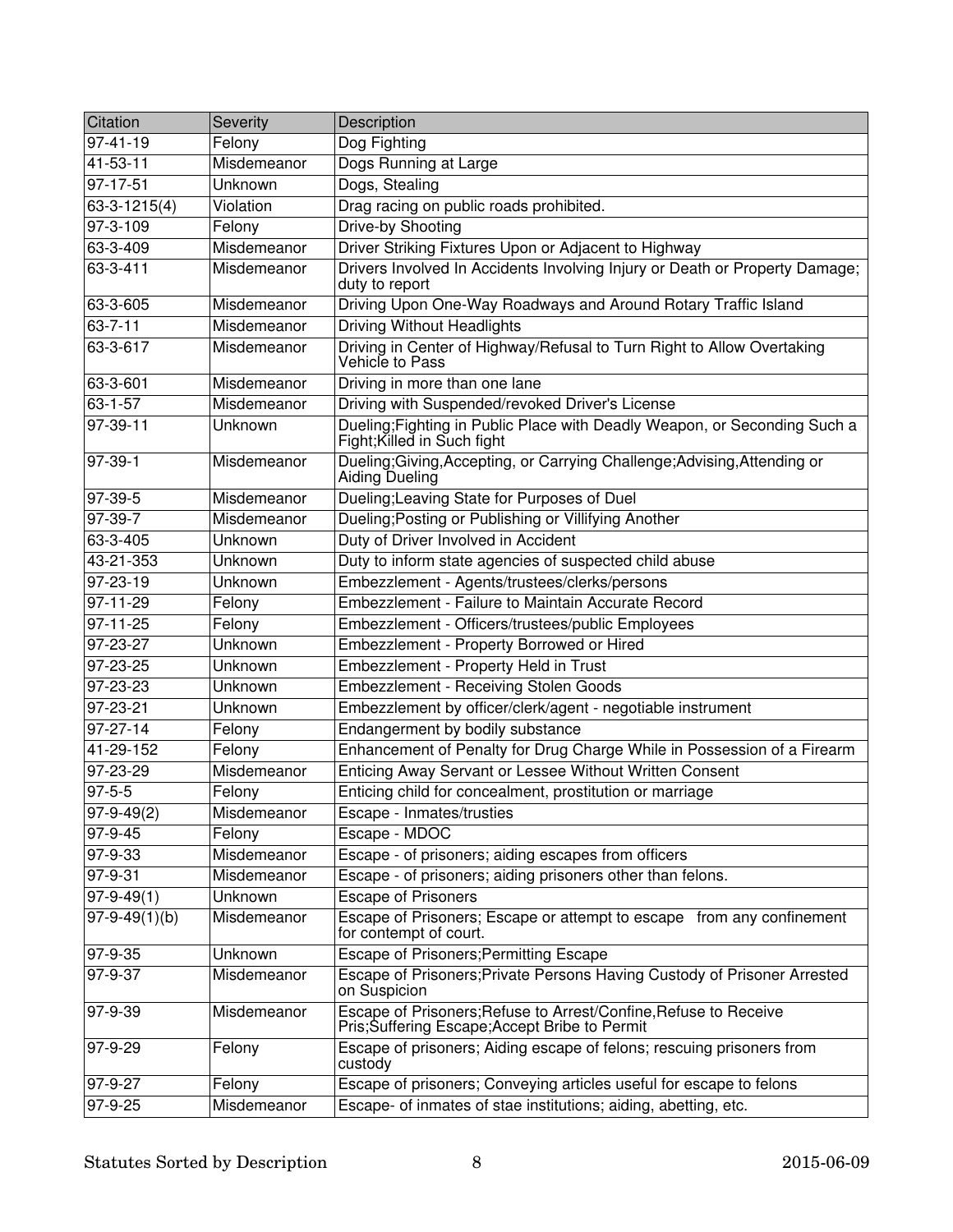| Citation          | Severity       | Description                                                                                                      |
|-------------------|----------------|------------------------------------------------------------------------------------------------------------------|
| $97 - 5 - 33$     | Felony         | <b>Exploitation of Children</b>                                                                                  |
| $97-37-23(1)$     | Felony         | Explosives - Unlawful Possession                                                                                 |
| $97-37-23(4)$     | Misdemeanor    | Explosives - Unlawful Possession                                                                                 |
| 97-37-25          | Felony         | Explosives; Unlawful Use                                                                                         |
| $97 - 3 - 82$     | <b>Unknown</b> | Extortion                                                                                                        |
| $97 - 11 - 33$    | Felony         | Extortion: Collecting Fees W/out Rendering Service                                                               |
| 99-89-79          | Misdemeanor    | <b>FBI WANTED FLAG</b>                                                                                           |
| 75-49-19          | Misdemeanor    | Factory built homes; uniform standards; violations                                                               |
| $43 - 47 - 37(7)$ | Misdemeanor    | Failure To Report or Induce Another to Fail to Make a Report of Abuse or<br>Exploitation of a Vulnerable Adult   |
| $97 - 41 - 9$     | Misdemeanor    | Failure of Owner or Custodial to Provide Sustenance                                                              |
| $63 - 15 - 4$     | Misdemeanor    | Failure of Owner or Operator of Motor Vehicle to Maintain Liability Insurance<br>Card                            |
| 97-13-23          | Felony         | Failure or Refusal to Make Return of Votes Cast                                                                  |
| $97 - 23 - 17(3)$ | Misdemeanor    | Failure to Leave Public Place of Business Upon Request                                                           |
| 45-33-33          | Felony         | Failure to Register Under Sex Offender Registration Law Penalties and<br>Enforcement                             |
| $33 - 7 - 3$      | Misdemeanor    | Failure to Report or Participate - National Guard training                                                       |
| $63 - 5 - 49(4)$  | Misdemeanor    | Failure to Stop and Submit Vehicle and Load to Weighing                                                          |
| 63-3-403          | Misdemeanor    | Failure to Stop or comply(Leaving The Scene Of An Accident)                                                      |
| 63-3-1003         | Misdemeanor    | Failure to Yield Right-of-Way                                                                                    |
| 63-3-801          | Misdemeanor    | Failure to Yield at intersection                                                                                 |
| 63-3-809          | Misdemeanor    | Failure to Yield to Authorized Emergency Vehicle                                                                 |
| 63-3-913(2)       | Misdemeanor    | Failure to Yield to Emergency Vehicle; unlawful to park in area blocking<br>access.                              |
| 97-35-7           | Unknown        | Failure to comply with requests of officer                                                                       |
| 27-15-251         | Misdemeanor    | Failure to pay privilege tax and obtain license. \$500 fine or up to 6 months<br>jail and/or suit.               |
| 27-17-521         | Misdemeanor    | Failure to pay privilege tax and obtain license. \$500 fine or up to 6 months<br>jail and/or suit.               |
| $95 - 5 - 9$      | Misdemeanor    | Failure to remove latch/lock abandoned refrigerator                                                              |
| $97 - 3 - 13$     | Felony         | False Confinement; Sending Sane Person to Insane Asylum                                                          |
| 97-19-33          | Felony         | False Impersonation                                                                                              |
| 97-9-79           | Misdemeanor    | False Information or Identification to law enforcement officer                                                   |
| 97-19-35          | Unknown        | <b>False Personation</b>                                                                                         |
| 97-19-37          | Misdemeanor    | False Personation; Masquerading as Deaf Person                                                                   |
| 97-19-39          | <b>Unknown</b> | <b>False Pretenses</b>                                                                                           |
| 97-37-21          | Felony         | <b>False Reporting of Explosives</b>                                                                             |
| 97-35-47          | Misdemeanor    | False Reporting of a Crime                                                                                       |
| $97 - 7 - 33$     | Felony         | False Statement to Fed. Authorities as to Denial of Constitutional Rights by<br>the State or its Agents          |
| 97-7-35           | Felony         | False Swear; False Sworn Statements to Fed Auth as to Denial of<br>Constitution Rights by the State              |
| 97-7-37           | Felony         | False Sworn Stmts to Fed Auth to Deny Constitution Rights by the State<br>w/intent to deceive/cause investigat   |
| 43-13-211         | Felony         | False/fraudulent claim for Medicaid benefits; conspire to obtain payment of<br>false claim for Medicaid benefits |
| 43-13-213         | Felony         | False/fraudulent claim for Medicaid benefits; filing Felony claim                                                |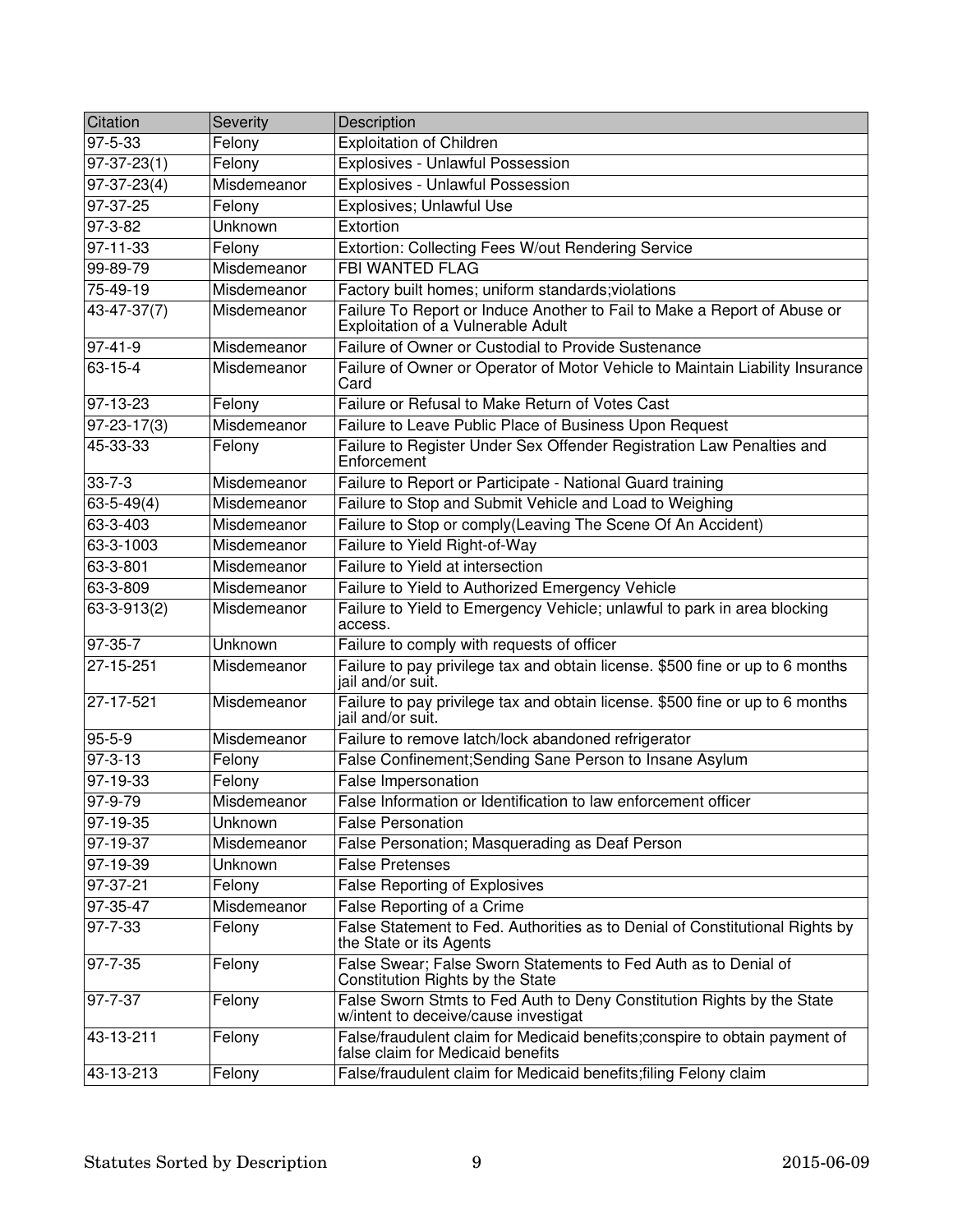| Citation                | Severity       | Description                                                                                                           |
|-------------------------|----------------|-----------------------------------------------------------------------------------------------------------------------|
| 97-23-105               | <b>Unknown</b> | Falsely using, producing retail receipts and upc's 1yr\$5k. 15 or more<br>receipts 5yr\$10k                           |
| 97-37-5                 | Felony         | Felon Carrying Concealed Weapon                                                                                       |
| $99-19-69(2)(a)$        | Felony         | Felonies: bad check, poss. cntrl subst/para, false pretense, larceny, mal<br>mischief, shoplifting                    |
| 97-31-27                | Unknown        | Felonious Possession/sale of Alcohol in Dry County                                                                    |
| $97 - 41 - 11$          | Misdemeanor    | <b>Fighting Animals or Cocks</b>                                                                                      |
| 97-35-45                | Misdemeanor    | Fire, False Alarm                                                                                                     |
| 45-13-105               | Felony         | Fireworks and Explosives; Failure to Report Sale of Explosives                                                        |
| $45 - 13 - 1$           | Felony         | Fireworks and Explosives; Manuf, Sale, Possession, etc of Dangerous Items<br>Prohibited; Common Fireworks; Paper Caps |
| 45-13-109               | Felony         | Fireworks and Explosives; Reports of Importation of Explosives                                                        |
| $45 - 13 - 3$           | Felony         | Fireworks and<br>Explosives;Sales,Displays,Possession,etc.,Regulated;Labeling                                         |
| 45-13-15                | Felony         | Fireworks and Explosives; Violations                                                                                  |
| 45-13-1;etSeq           | Misdemeanor    | Fireworks, Illegal Possession/sale/Manufacture                                                                        |
| 45-13-9                 | Felony         | Fireworks/Explosives; Dates When Sales Prohibited; Sales to<br>Children;Unlawful Explode/Ignite in Certain Places     |
| 97-7-39                 | Misdemeanor    | Flags; Desecration of National or State Flag Prohibited                                                               |
| $97 - 9 - 73$           | Unknown        | Fleeing LEA Vehicle / Resisting or Obstructing Arrest                                                                 |
| $\overline{97-9-72(1)}$ | Misdemeanor    | Fleeing or eluding a law enforcement officer in a motor vehicle                                                       |
| $97-9-72(2)$            | Felony         | Fleeing or eluding law enforcement                                                                                    |
| $97 - 7 - 41(1)$        | Misdemeanor    | Food Commodity Donated by Fed or State Gov. ; Obtaining Fraudulently                                                  |
| $97 - 7 - 41(2)$        | Misdemeanor    | Food Commodity Donated by Fed or State Gov; Purchasing, bartering<br>exchanging or obtaining                          |
| 97-27-17                | Misdemeanor    | Food Sales; Flour and Other Provisions                                                                                |
| 97-27-19                | Misdemeanor    | Food Sales; Meat; Sale of Flesh of Dead, Diseased, and Unclean Animals                                                |
| $97 - 27 - 15$          | Felony         | Food Sales; Selling Meat of Animal not Slaughtered or Unwholesome Bread<br>or Drink                                   |
| $97-3-65(4)(a)$         | Felony         | Forcible sexual intercourse, sexual intercourse or statutory rape without<br>consent by using any substance           |
| 97-13-18                | Unknown        | Foreign Nationals Prohibited from Contributing to Political Party or<br>Candidate                                     |
| $99-21-1$               | Unknown        | Foreign Warrant; Fugitive; Holding                                                                                    |
| 49-19-59                | Misdemeanor    | Forests and Forest Production; Hardwood Trees                                                                         |
| 49-19-61                | Misdemeanor    | Forests and Forest Production; Mixed Pine and Hardwood Trees                                                          |
| 49-19-57                | Misdemeanor    | Forests and Forest Production; Pine Trees                                                                             |
| 49-19-63                | Misdemeanor    | Forests and Forest Production; Seed Trees                                                                             |
| 49-19-55                | Misdemeanor    | Forests and Forest Production; Trees to be Left Standing; Cutting for Naval<br><b>Stores</b>                          |
| 97-21-33                | Unknown        | Forgery                                                                                                               |
| $97 - 21 - 35$          | <b>Unknown</b> | Forgery - as Officer of Court                                                                                         |
| $97 - 21 - 23$          | <b>Unknown</b> | Forgery/Engraving/Possessing Plate for Printing Bank Check, Note, Other<br>Evidence, Debt. Possession Impressions     |
| $97 - 21 - 9$           | Unknown        | Forgery; Cert. of Public Security, Share in Public Stock or Indorsement<br>Therof                                     |
| $97 - 21 - 19$          | <b>Unknown</b> | Forgery; Corporate Evidences of Debt Signed by Pretended Officer                                                      |
| 97-21-21                | Unknown        | Forgery; Destruction, Erasure, Obliteration of Writing Deemed Forgery                                                 |
| $97 - 21 - 3$           | Unknown        | Forgery; Account Books Kept by Corporations                                                                           |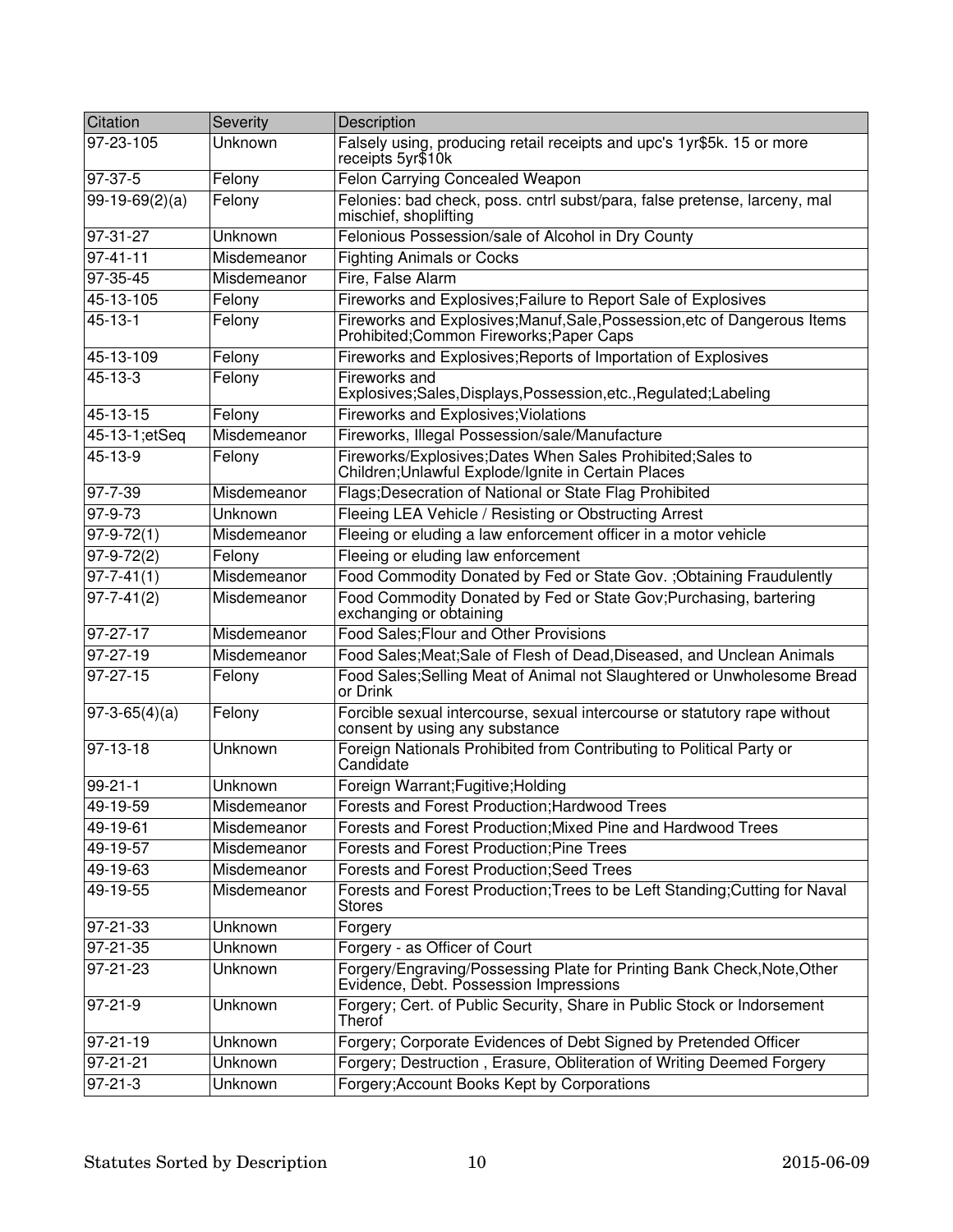| Citation              | <b>Severity</b> | Description                                                                                                       |
|-----------------------|-----------------|-------------------------------------------------------------------------------------------------------------------|
| 97-21-7               | Unknown         | Forgery; Cert. of Acknowledgement or Proof of Deeds and Other Recordable<br>Instruments                           |
| 97-21-25              | Unknown         | Forgery; Engraving/Possessing Plate for Printing Bank Check, Note, Oth<br>Evidence, Debt. When Plate Deemed Imita |
| $97 - 21 - 15$        | Unknown         | Forgery; Gold and Silver Coins & Treasury Notes of Foreign Countries                                              |
| $97 - 21 - 13$        | Unknown         | Forgery; Gold and Silver Coins & Treasury Notes of U.S.                                                           |
| 97-21-27              | Unknown         | Forgery; Intent to Defraud                                                                                        |
| 97-21-17              | Unknown         | Forgery; Poss. of Counterfeit Gold and Silver Coin With Intent to Utter                                           |
| 97-19-85              | Felony          | Fradulent Use of Identification to Obtain Thing of Value                                                          |
| 97-7-42               | Unknown         | Fraud - Food Stamps                                                                                               |
| 75-73-9               | Unknown         | Fraud - Innkeeper                                                                                                 |
| 97-19-83              | Felony          | Fraud - by Mail/phone/newspaper, Etc.                                                                             |
| $97-19-71(4)$         | Unknown         | Fraud; Filing for Services Not Rendered, Receipt of Unauth. Payment Under<br>State/Fed. Funded Assist. Program    |
| 97-19-71(2)           | Unknown         | Fraud; Food Stamps                                                                                                |
| $97-19-71(5)$         | Unknown         | Fraud; False Application for Replacement of Benefits or Aid                                                       |
| $ 97-19-71(1) $       | Unknown         | Fraud; Misrepresentation, False Statement or Failure to Disclose<br>Information for Program Aid                   |
| 97-19-71(3)           | Unknown         | Fraud; Person Having Duties in Admin. of State/Fed. Funded Assist Pgms<br>Who Fradudently Misappropriates Food S  |
| 97-33-9               | Misdemeanor     | Gambling - unlawful to keep, exhibit, or run gaming table                                                         |
| $97 - 33 - 1$         | Misdemeanor     | <b>Gambling Illegally</b>                                                                                         |
| 97-33-109             | Unknown         | Gambling and Lotteries; Injunction and Violations                                                                 |
| 97-33-21              | Misdemeanor     | Gambling with Minor                                                                                               |
| 97-33-7               | Unknown         | Gambling:poss of gambling equipkment/machines                                                                     |
| 97-33-13              | Misdemeanor     | Gambling; Building Owners, Lessees, etc., Not to Permit Gambling                                                  |
| 49-7-77               | Misdemeanor     | <b>Game Protected During High Water</b>                                                                           |
| 75-76-301             | Unknown         | <b>Gaming Violation</b>                                                                                           |
| 75-76-307             | Felony          | Gaming Violation - Cheating by Owner/employee                                                                     |
| 75-76-311(2)          | Felony          | Gaming Violation - Conspiracy to Violate Laws                                                                     |
| 75-76-305             | Felony          | Gaming Violation - Illegal Device                                                                                 |
| 75-76-309(2)          | Felony          | Gaming-Altering Equipment Prohibited                                                                              |
| 75-76-139             | Unknown         | Gaming-False Information by Applicant                                                                             |
| $75 - 76 - 309(3)$    | Felony          | Gaming-Instructing Others in Cheating Prohibited                                                                  |
| 75-76-309(1)          | Felony          | Gaming-Manufacture, Sale or Distribution of Gaming Materials Intended For<br>Illegal Use Prohibited               |
| $75 - 76 - 155(1)(a)$ | Misdemeanor     | Gaming-Person Under Age 21 Not Allowed To Play, Place Wagers, or<br>Collect Winnings From Gaming                  |
| 75-76-155(1)(b)       | Misdemeanor     | Gaming-Person Under Age 21 Not to be Employed As Gaming Employee                                                  |
| 75-76-303             | Felony          | Gaming-Use or Possession of Certain Devices At Gaming Establishment<br>Prohibited                                 |
| $21 - 13 - 1$         | Misdemeanor     | General Ordinances; penalties                                                                                     |
| $49 - 7 - 101(1)$     | Misdemeanor     | <b>General Violations</b>                                                                                         |
| 49-17-603             | Felony          | Generation of waste in manufacture of controlled substance.                                                       |
| 97-23-99              | Misdemeanor     | Giving Away of Merchandise by Employee Without Authorization of<br>Merchant                                       |
| 97-9-53               | Misdemeanor     | Grand Jury, Disclosing Secrecy                                                                                    |
| $97-17-41(1)(a)$      | Felony          | Grand Larceny; Personal Property of Another (\$250 or more)                                                       |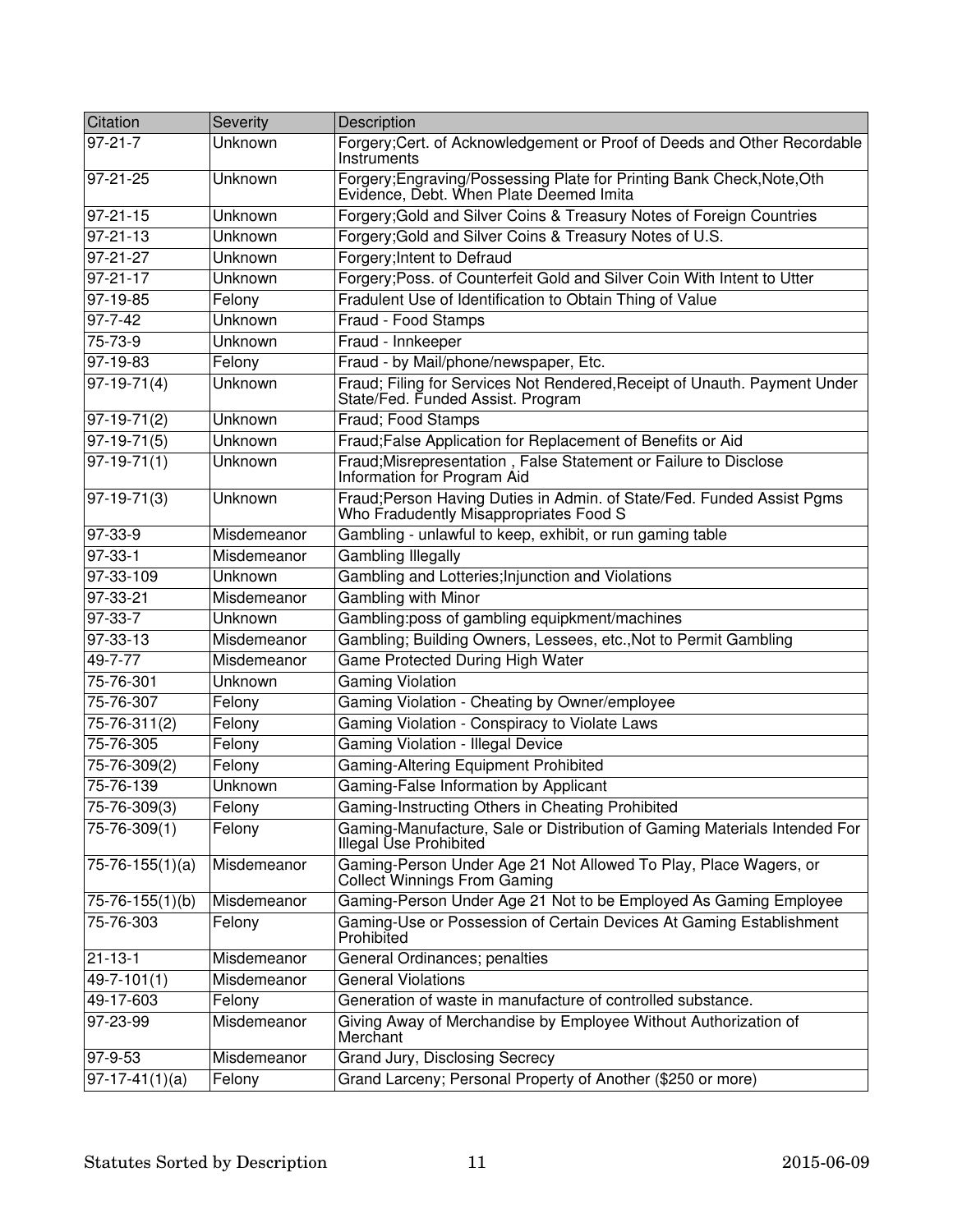| Citation            | Severity       | Description                                                                                                     |
|---------------------|----------------|-----------------------------------------------------------------------------------------------------------------|
| $97-17-41(1)(b)$    | Felony         | Grand Larceny; Property of a Church, Synagogue, Temple or Other Est.<br>Place of Worship(\$250 or more)         |
| $97-17-41(4)$       | Felony         | Grand Larceny; Motor Vehicle, Second or Subsequent Offense                                                      |
| 99-19-83            | Unknown        | Habitual Offenders Sentenced to Life Imprisonment                                                               |
| $99-19-81$          | <b>Unknown</b> | Habitual Offenders Sentenced to Maximum Term of Imprisonment                                                    |
| 63-3-711            | Misdemeanor    | Hand and Arm Signals to be Given from Left Side of Vehicle                                                      |
| $97 - 9 - 41$       | Felony         | Harboring a Fugitive                                                                                            |
| $97 - 3 - 105(1)$   | Misdemeanor    | Hazing (1st Degree)                                                                                             |
| $97 - 3 - 105(3)$   | Misdemeanor    | Hazing (2nd Degree)                                                                                             |
| 41-3-59             | Misdemeanor    | Health Code- Violation of Health Rules & Regulations of MS Board of<br>Health, Municipal, or Counties           |
| 75-83-5             | Misdemeanor    | Health Spas; Contract with Consumer; Right to Rescind; Duration of Contract; Particular Contracts Unenforceable |
| 75-83-3             | Misdemeanor    | Health Spas; Registration of Health Spa; Bond Required                                                          |
| 45-3-29             | Misdemeanor    | Highway Safety Patrol; Impersonating Patrolman                                                                  |
| 45-3-39             | Misdemeanor    | Highway Safety Patrol; Personal Use of Cars, Materials, & Equipment<br>Prohibited                               |
| 97-9-105            | Felony         | Hindering Prosecution 1st deg                                                                                   |
| 97-9-107            | Misdemeanor    | Hindering Prosecution 2nd degree                                                                                |
| 97-9-103            | <b>Unknown</b> | Hindering prosecution or apprehension; harbors conceals warns provides<br>aids prevents obstructs               |
| 63-3-1109           | Misdemeanor    | Hitchhiking on roadway                                                                                          |
| 97-23-103           | Unknown        | Home Repair Fraud                                                                                               |
| $97 - 3 - 37(1)$    | Felony         | Homicide; Killing of an Unborn Quick Child                                                                      |
| 63-7-65             | Misdemeanor    | Horns and other warning devices                                                                                 |
| 49-7-59             | Misdemeanor    | <b>Hours For Hunting</b>                                                                                        |
| 49-7-97             | Misdemeanor    | Hunting & Fishing; Failure of Public Officer to Perform Duty                                                    |
| 49-7-31.1           | Misdemeanor    | Hunting - unlawful to hunt deer during gun season without orange vest                                           |
| $49 - 7 - 41$       | Misdemeanor    | Hunting and Fishing Bag Limits                                                                                  |
| $49 - 7 - 8$        | Misdemeanor    | Hunting and fishing w/o license-nonresident                                                                     |
| $97 - 15 - 13$      | Unknown        | Hunting, Shooting on or Across Street or Highway                                                                |
| 49-7-21             | Misdemeanor    | Hunting, Trapping or Fishing Without License Prohibited or Unauthorized<br><b>Issuance of License</b>           |
| 97-35-19            | Misdemeanor    | Hydraulic Brake Fluid; Sale of Inferior Quality Unlawful                                                        |
| $\overline{97-5-9}$ | Misdemeanor    | Ice Boxes etc; Abandonment w/o remove latch                                                                     |
| 45-35-13            | Misdemeanor    | Identification Cards; Unlawful Use of Cards                                                                     |
| 43-15-23            | Felony         | Illegal Placement of a Child; Selling Child                                                                     |
| 63-7-20             | Misdemeanor    | Illegal use of blue, red or alternating flashing headlights                                                     |
| 97-29-11            | Misdemeanor    | Illegitimate Children; Person Becoming Natural Parent of Second Illegitimate<br>Child                           |
| 97-7-44             | Misdemeanor    | Impersonating a public officer or employee acting under authority of State of<br>Mississippi                    |
| 97-7-43             | Misdemeanor    | Impersonating an Officer or employee                                                                            |
| 49-7-140            | Misdemeanor    | Importation and Release of Wild Hogs                                                                            |
| $63 - 7 - 7$        | Misdemeanor    | Improper Equipment on Vehicle or Vehicles; unsafe condition of vehicle                                          |
| $63 - 7 - 51$       | Misdemeanor    | Improper Equipment(Brakes)                                                                                      |
| 63-3-609            | Misdemeanor    | <b>Improper Lane Passing</b>                                                                                    |
| 63-5-25             | Misdemeanor    | Improper Towing; trailers and towed vehicles                                                                    |
| 63-3-707            | Misdemeanor    | Improper Turn (No Turn Signal)                                                                                  |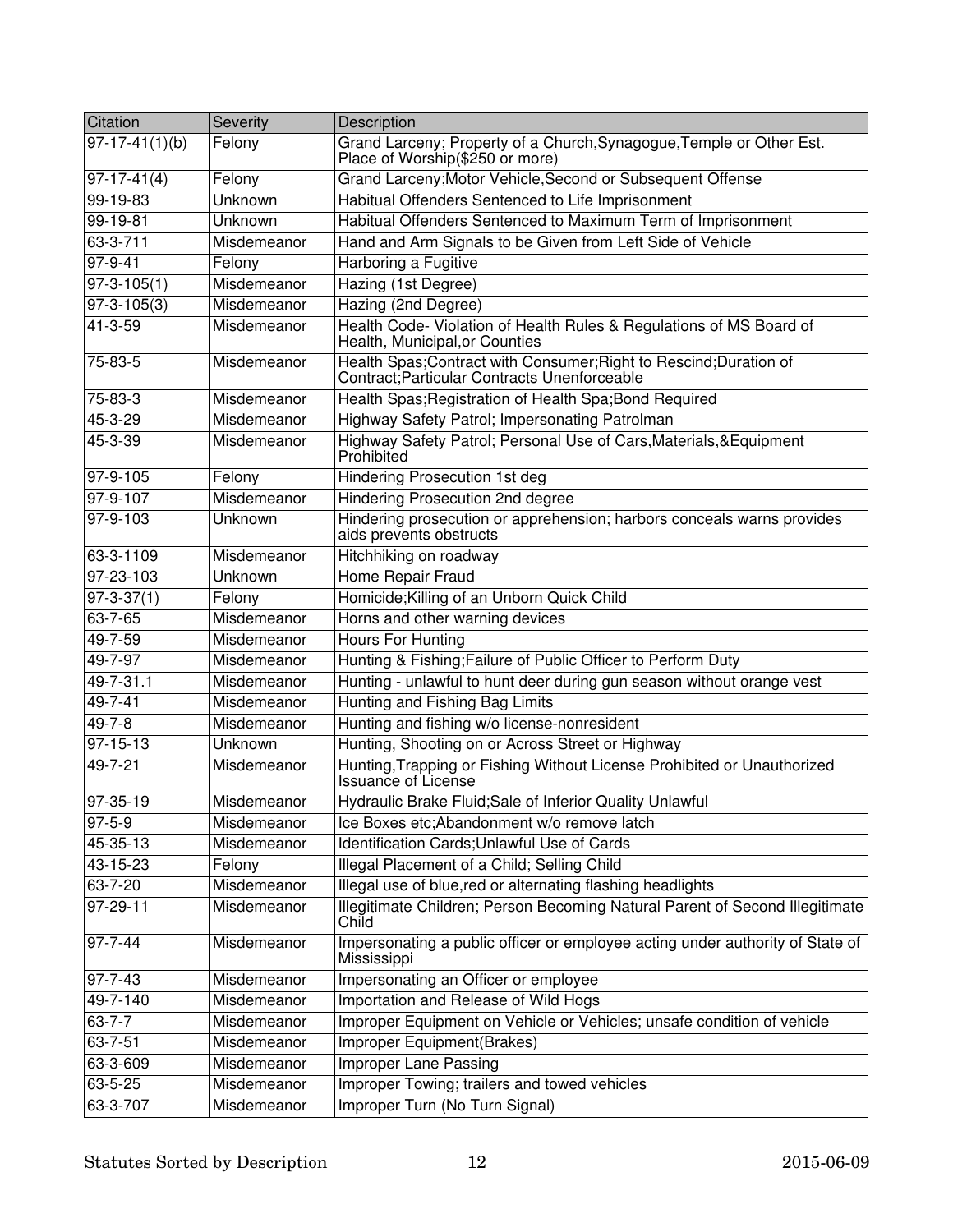| Citation              | Severity    | Description                                                                                                      |
|-----------------------|-------------|------------------------------------------------------------------------------------------------------------------|
| 63-3-703              | Misdemeanor | <b>Improper Turning at Intersection</b>                                                                          |
| $97 - 29 - 29$        | Unknown     | Incest; Persons Divorced for Incest not to Cohabitat or Copulate                                                 |
| 97-29-27              | Felony      | Incestuous Marriage                                                                                              |
| $97-35-3(2)$          | Felony      | Inciting a Riot                                                                                                  |
| $27 - 7 - 87(2); (3)$ | Misdemeanor | Income Tax & Withholding; Failure to Make Return/Report by Individual,<br>Corporation, Partnership, etc. Penalty |
| $ 27 - 7 - 87(1) $    | Felony      | Income Tax & Witholding; False Return or Report Constitutes Perjury                                              |
| $27 - 7 - 83$         | Misdemeanor | Income Tax & Witholding; Confidentiality of Reports and Returns; violation                                       |
| 97-29-31              | Misdemeanor | Indecent Exposure                                                                                                |
| 97-35-11              | Misdemeanor | Indecent Exposure/abusive Language; Disturbance of Family                                                        |
| 93-11-163             | Misdemeanor | Inhaling Dangerous Substance                                                                                     |
| 7-5-303               | Unknown     | <b>Insurance Fraud</b>                                                                                           |
| 97-23-31              | Misdemeanor | Insurance; Acting as Agent for Company Not Complying With Law                                                    |
| $97 - 3 - 37(2)$      | Unknown     | Intentional Injury to Pregnant Woman                                                                             |
| 97-23-33              | Misdemeanor | Interference With Exercise of Lawful Trade or Calling by Printing or<br>Distributing of Matter, etc.             |
| 97-35-5               | Misdemeanor | Interference or Disturbance of Business, customs, etc.                                                           |
| 63-3-319              | Misdemeanor | Interference with Official Traffic Control Devices or Railroad Signs or Signals                                  |
| $37 - 41 - 2$         | Misdemeanor | Interference with Operation of School Bus                                                                        |
| 97-3-51               | Felony      | Interstate Removal of Child under Age 14 by Nocustodial Parent or Relative                                       |
| 97-13-39              | Unknown     | Intimidating Elector to Prevent Voting                                                                           |
| 97-9-121              | Felony      | Intimidating a Juror                                                                                             |
| 97-9-113              | Felony      | Intimidating a witness                                                                                           |
| 97-13-37              | Misdemeanor | Intimidating, Boycotting, Etc., Elector to Procure Vote                                                          |
| 97-9-65               | Felony      | Intimidation of Witness to Commit Perjury                                                                        |
| $49 - 7 - 3(5)$       | Misdemeanor | Issuance of resident hunting and fishing license                                                                 |
| 97-9-123              | Felony      | Jury Tampering                                                                                                   |
| $97 - 5 - 49(2)$      | Misdemeanor | KNOWINGLY ALLOWING PARTY WHERE MINOR OBTAINS,<br>POSSESSES OR CONSUMES ALCOHOLIC BEVERAGES                       |
| $97 - 15 - 15$        | Misdemeanor | Keeper of Ferry, Toll-Bridge, or Causeway; Charging Excessive Toll                                               |
| 97-15-17              | Misdemeanor | Keeper of Ferry, Toll-Bridge, or Causeway; Failure to Give Bond or Keep in<br>Good Repair                        |
| 97-15-19              | Misdemeanor | Keeper of Ferry, Toll-Bridge, or Causeway; Unreasonable Detention of<br>Person                                   |
| 97-3-53               | Felony      | Kidnaping                                                                                                        |
| 49-7-93               | Misdemeanor | Killing Deer or Spotted Fawn Out of Season                                                                       |
| 41-29-140             | Felony      | Knowingly/Intentionally Receive/Expend Funds Known to be Der from or<br>Finan/Invest Funds Known to Further Co   |
| 97-17-41              | Felony      | Larceny - Grand                                                                                                  |
| $97 - 17 - 43$        | Misdemeanor | Larceny - Petit                                                                                                  |
| $97-17-59(2)$         | Felony      | Larceny - Stealing Timber                                                                                        |
| $97-17-59(1)$         | Misdemeanor | Larceny - Stealing Timber                                                                                        |
| 97-17-63              | Unknown     | Larceny - Tenants in Common                                                                                      |
| $97-17-45$            | Unknown     | Larceny, stealing bond, note, bill, securities, etc.                                                             |
| 97-17-49              | Misdemeanor | Larceny; Shearing wool from dead sheep                                                                           |
| 97-17-61              | Misdemeanor | Larceny; Taking or Carrying Away of Animals or Motor Vehicle Not<br>Amounting to Larceny                         |
| 97-35-49              | Misdemeanor | Laser Beam/Pointing at LEA, Fireman, or EMT                                                                      |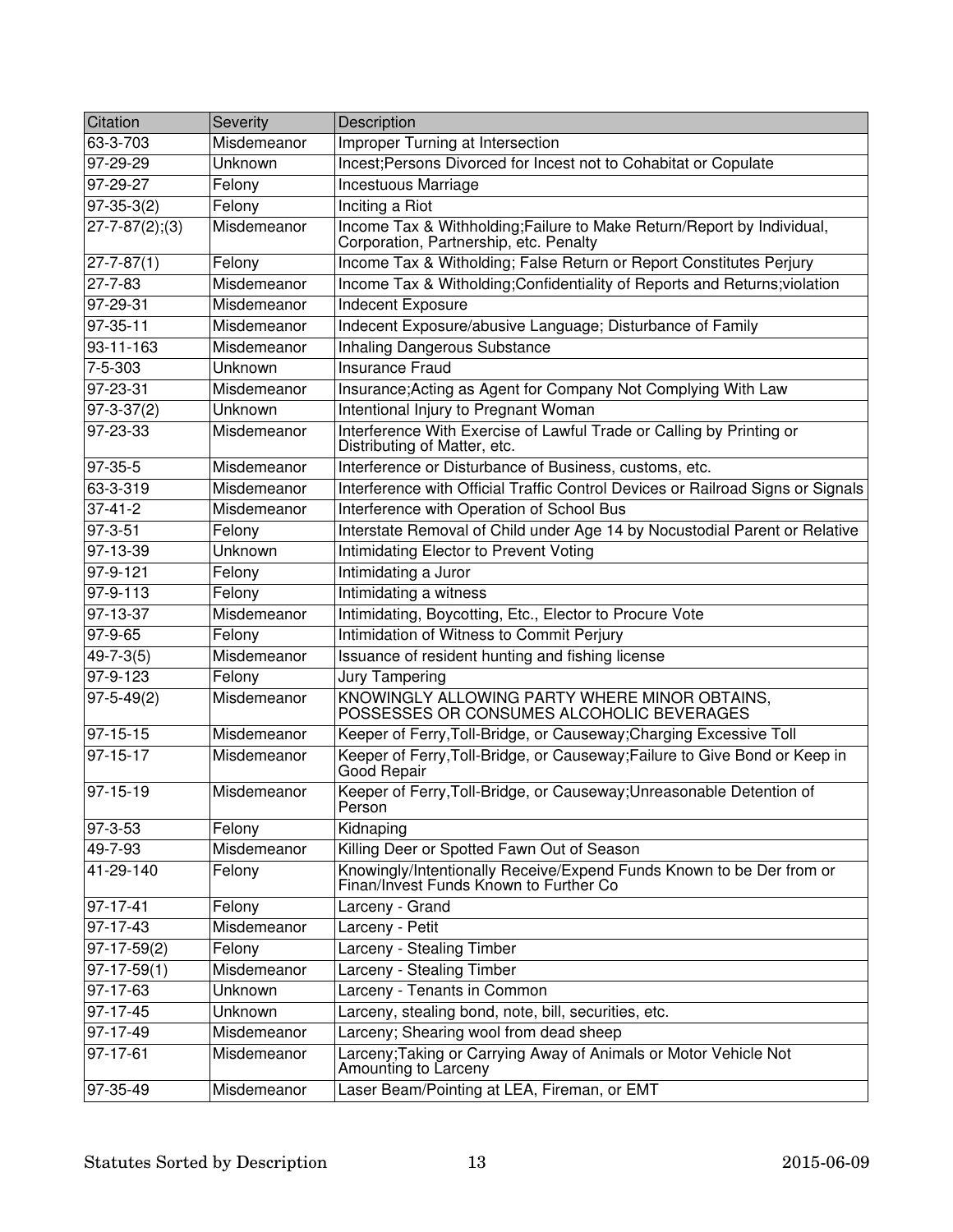| Citation         | Severity       | Description                                                                                                      |
|------------------|----------------|------------------------------------------------------------------------------------------------------------------|
| 97-23-101        | Felony         | Laundering of Monetary Instruments                                                                               |
| $47 - 1 - 19$    | <b>Unknown</b> | Leasing or Hiring Convicts Unlawful                                                                              |
| 97-7-51          | Felony         | Legislature; Altering Bills or Resolutions After Passage                                                         |
| 97-7-49          | Felony         | Legislature; Altering Bills or Resolutions Before Passage                                                        |
| 97-7-53          | Felony         | Legislature; Bribing or Influencing Member                                                                       |
| $97 - 7 - 47$    | Misdemeanor    | Legislature; Disturbing Proceedings                                                                              |
| 97-7-57          | Felony         | Legislature; Influence Peddling                                                                                  |
| 97-7-55          | Felony         | Legislature;Member Accepting or Agreeing to Accept Bribs                                                         |
| 97-7-45          | Felony         | Legislature; Preventing or Attempt. to Prevent Meetings                                                          |
| $97 - 15 - 21$   | Misdemeanor    | Levees; Breaking Enclosures; Depositing Trash, etc., or Storing<br>Commodities; Damaging                         |
| 97-15-23         | Misdemeanor    | Levees; Disfiguring, etc., or Excavating Dirt or Sand on Levee Right-of-Way                                      |
| 97-15-27         | Misdemeanor    | Levees; Hunting or Engaging in Target Practice Upon Mainline Levee<br>Structure or Right-of-Way                  |
| $97 - 15 - 25$   | Felony         | Levees; Maliciously Cutting, Destroying etc.                                                                     |
| $97 - 3 - 55$    | Misdemeanor    | Libel                                                                                                            |
| $27-19-131(2)$   | Misdemeanor    | License Plate; switched                                                                                          |
| 97-35-21         | Misdemeanor    | Lighthouse Property and Navigation Lights; destruction or extinguishing                                          |
| $63 - 7 - 13$    | Misdemeanor    | Lighting Equipment Requirements(Motor Vehicle)                                                                   |
| 63-7-15          | Misdemeanor    | <b>Lighting Requirements for Certain Vehicles</b>                                                                |
| 97-13-15         | Unknown        | Limitations on Corporate Contributions to Political Party or Candidate                                           |
| 97-15-31         | Misdemeanor    | Littering Highways, Streets, Sidewalks, etc with Tacks, Glass or Other<br>Damaging Objects                       |
| 97-15-29         | Misdemeanor    | Littering highways and private property with trash or substance likely to<br>cause fire                          |
| $63 - 1 - 65$    | Misdemeanor    | Loan of License or Temporary Permit to Another or Use of Another's Permit<br>or License                          |
| 75-67-429        | Misdemeanor    | Loans; Title Pledge Act-Operation of Title Pledge Office Without License                                         |
| 75-67-333        | Unknown        | Loans;Pawnshop Act- Willful Violate of Article, Willfully Making False<br>Entry, Failure Make Rec of Pawnshop T  |
| 75-67-205        | Misdemeanor    | Loans; Small loans -- License Required                                                                           |
| 75-67-431        | Unknown        | Loans;Title Pledge Act-Willful Violate of Article, Willfully Make False<br>Entry, Fail to Make Record of Title P |
| 97-17-65         | Felony         | Looting                                                                                                          |
| 97-33-31         | Felony         | Lotteries, Illegal                                                                                               |
| 63-1-59          | Unknown        | Making False Affidavit or Statements                                                                             |
| $97 - 7 - 10$    | Felony         | Making Fraudulent Statements/representations                                                                     |
| $97 - 21 - 29$   | <b>Unknown</b> | Making and Uttering Instrument in Own Name Under Pretense That It Is Act<br>of Another of Same Name              |
| 97-17-67         | Unknown        | <b>Malicious Mischief</b>                                                                                        |
| $97-17-67(2)$    | Misdemeanor    | Malicious Mischief involving property valued \$500 or less                                                       |
| $97-17-67(1)(3)$ | Felony         | Malicious Mischief; property destroyed/disfigured/injured greater than \$500                                     |
| $97-17-67(3)$    | Felony         | Malicious Mischief; property destroyed/disfigured/injured greater than \$500                                     |
| $97-17-67(1)$    | Misdemeanor    | Malicious mischief involving property of another                                                                 |
| 97-41-16         | Misdemeanor    | Malicious or Mischievous Injury to Dog or colt                                                                   |
| 97-41-15         | Felony         | Malicious/mischievous Injury to Animals/livestock                                                                |
| 63-3-709         | Misdemeanor    | Manner of Signalling Generally                                                                                   |
| 97-3-25          | Felony         | Manslaughter                                                                                                     |
| 97-3-47          | Felony         | Manslaughter (Culpable Negligence)                                                                               |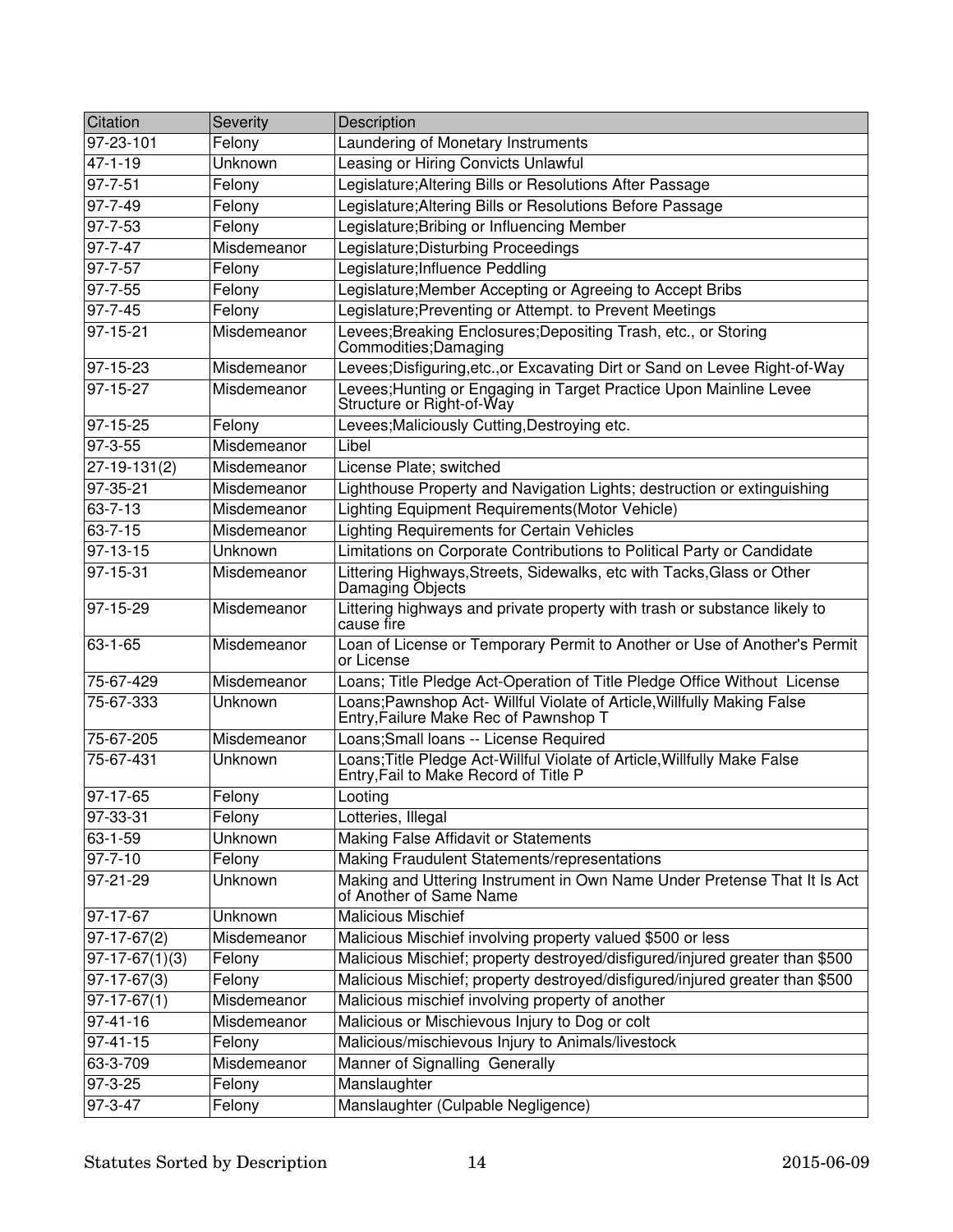| Citation                    | Severity    | Description                                                                                                        |
|-----------------------------|-------------|--------------------------------------------------------------------------------------------------------------------|
| 97-3-35                     | Felony      | Manslaughter - Without Malice/not Heat of Passion                                                                  |
| $97 - 3 - 45$               | Unknown     | Manslaughter - by Vicious/mischievous Animal                                                                       |
| 97-3-29                     | Felony      | Manslaughter - Killing While Committing A Misemeanor                                                               |
| 97-3-27                     | Felony      | Manslaughter; Killing While Committing a Felony                                                                    |
| $97 - 31 - 23$              | Felony      | Manufacture, Owning/controlling Distillery                                                                         |
| $97 - 5 - 39(2)(b)(i)$      | Felony      | Manufacture/Possess/Sell drugs presence of child.                                                                  |
| $97 - 31 - 21$              | Felony      | Manufacturing or Distilling Unlawful                                                                               |
| 97-3-59                     | Felony      | Mayhem                                                                                                             |
| $\sqrt{41-10-1}$ (2)        | Misdemeanor | Medical Records-Intentional Alteration or Destruction of Patient's Record                                          |
| $41 - 10 - 1(1)$            | Misdemeanor | Medical Recs-Placing Inaccurate/Misleading Info in Med.Chart Regarding<br>Diag, Care, Trtmt or Cause of Patient    |
| 63-3-615                    | Misdemeanor | Meeting or Overtaking a School Bus                                                                                 |
| 97-25-3                     | Misdemeanor | Meters; tampering with electric, gas or water meters                                                               |
| 33-13-471                   | Unknown     | Military - Absent without leave from state military duty                                                           |
| 97-7-59                     | Misdemeanor | Military Service; Failure to Report for Active Duty                                                                |
| $97 - 7 - 61$               | Misdemeanor | Military Service; Organizing Military Body for Public Drill or Parade; license<br>required                         |
| 93-13-2                     | Unknown     | Minors, Parental Responsibility for Acts                                                                           |
| 75-89-13                    | Unknown     | Miss. Commodities Enforcement Act;Fraudulent or Deceitful Acts,False or<br>Misleading Statements or Reports        |
| 75-89-25                    | Unknown     | Mississippi Commodities Enforcement Act; Penalties for Willful Violations                                          |
| 75-89-11                    | Unknown     | Mississippi Commodities Enforcement Act; Requirements to Engage in<br>Trade or Business of Commodity Merchant      |
| $45 - 33 - 51(1)$           | Misdemeanor | Misuse of Public Record Information Relating to a Sex Offender                                                     |
| 77-7-263                    | Misdemeanor | Motor Carriers; Failure to Make Proper Reports or to Keep<br>Accounts, Records, and Memoranda Properly             |
| 77-7-311                    | Misdemeanor | Motor Carriers; Various Crimes & Penalties                                                                         |
| 63-25-5                     | Felony      | Motor Vehicle Chop Shop                                                                                            |
| $63 - 1 - 5$                | Misdemeanor | Motor Vehicle Violation - No License                                                                               |
| 63-1-69                     | Misdemeanor | Motor Vehicle Violation - Specific Penalty Not Provided                                                            |
| $63-25-5(3)(a)$             | Felony      | Motor Vehicle: Possession W/altered VIN                                                                            |
| $41 - 29 -$<br>139(c)(2)(B) | Misdemeanor | Motor Vehicle: possession of marijuana (1-30 grams) while operating a<br>motor vehicle                             |
| 97-9-72                     | Unknown     | Motor Vehicle: failure to stop pursuant to signal of Law Enf Officer                                               |
| 27-19-31                    | Misdemeanor | Motor Vehicle; Expired Tag                                                                                         |
| 27-19-56(5)                 | Misdemeanor | Motor Vehicle; Handicapped, Illegal Parking in Designated Zone; exception;<br>penalty                              |
| 97-35-51                    | Unknown     | Motor Vehicle; failure to stop pursuant to signal of Law Enf Officer                                               |
| $\overline{27-19-63(1)}$    | Misdemeanor | Motor Vehicle; Failure to Purchase License Plate/Tag                                                               |
| 27-19-59                    | Misdemeanor | Motor Vehicle; Improper Registration, license tag, decal or insurance                                              |
| 63-13-13                    | Misdemeanor | Motor Vehicle; Issuance, Use, etc. of False Certificate of Insp; Display of False<br>or Improp Obtain/Cert of Insp |
| 27-19-81                    | Unknown     | Motor Vehicle; Registration of Vehicle in Excess of Weight Limit                                                   |
| 63-3-619                    | Misdemeanor | Motor Vehicles; Distance to be Maintained Between Traveling Vehicles                                               |
| 63-13-25                    | Misdemeanor | Motor Vehicles; Inspections of Defects                                                                             |
| $63 - 7 - 31$               | Misdemeanor | Motor Vehicles; Multiple-Beam Road-Lighting Equipment; Distributions of<br>Lights; Beam Indicator                  |
| 63-13-3                     | Misdemeanor | Motor Vehicles; Operation of Vehicles W/O Required Properly Operating<br>Equipment or in Unsafe Mechanical Cond    |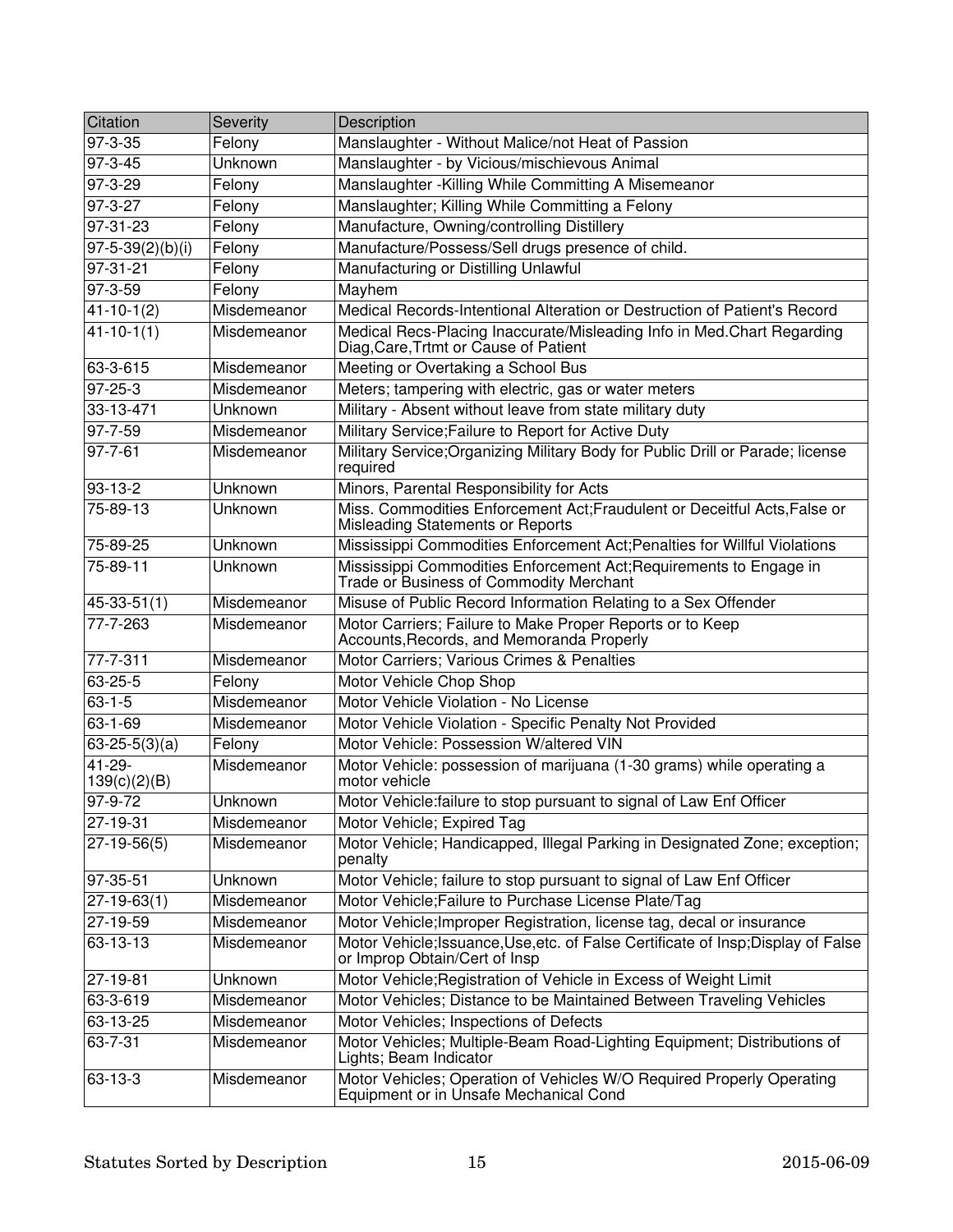| Citation                | Severity    | Description                                                                                                        |
|-------------------------|-------------|--------------------------------------------------------------------------------------------------------------------|
| 63-7-73                 | Misdemeanor | Motor Vehicles; Protectors or Flaps for Rear Wheels                                                                |
| $63 - 7 - 63$           | Misdemeanor | Motor Vehicles; Safety Belts                                                                                       |
| 63-13-23                | Misdemeanor | Motor Vehicles; Correction of Defects covered in notice issued under sect<br>63-13-21                              |
| 63-13-9                 | Misdemeanor | Motor Vehicles; Details of Inspection                                                                              |
| 63-3-603                | Misdemeanor | Motor Vehicles; Driving on Roadways Laned for Traffic                                                              |
| 63-3-1007               | Misdemeanor | Motor Vehicles; Failure to Properly Stop at Electrical/Mechanical Railroad<br><b>Crossing Device</b>               |
| 63-13-17                | Misdemeanor | Motor Vehicles; Improper Represent of Establishment as Official Station;<br>Issuance of Cert. by Unauth Person     |
| 63-13-19                | Misdemeanor | Motor Vehicles; Inspections by Vehicle Dealers                                                                     |
| $63 - 13 - 7$           | Misdemeanor | Motor Vehicles; Rqmt of Periodic Inspection/Approval of Motor Vehicles,<br>Trailers, School Buses; Display of Insp |
| $27-19-56(5)(a)$        | Misdemeanor | Motor vehicle; Handicapped, Illegal Parking in Designated Zone Unlawful to<br>park in an area                      |
| 63-7-64                 | Misdemeanor | Motorcycle or Motor Scooter Crash Helmets                                                                          |
| 75-76-33                | Unknown     | Ms Gaming Control Act; Authority of Commission to adopt regulations                                                |
| $63 - 7 - 33$           | Misdemeanor | Multiple-Beam Road-Lighting; Failure to Dim Headlights                                                             |
| $97 - 3 - 21$           | Felony      | Murder                                                                                                             |
| $\overline{97-3-19(1)}$ | Felony      | Murder                                                                                                             |
| 97-23-35                | Misdemeanor | Newspaper or Periodicals to Print Names of Their Editors                                                           |
| $63 - 7 - 301$          | Misdemeanor | No Child Restraint                                                                                                 |
| $63-15-4(2)(a)$         | Misdemeanor | No Insurance                                                                                                       |
| $63 - 2 - 1(1)$         | Misdemeanor | No Seatbelt                                                                                                        |
| 97-25-57                | Felony      | Nuclear Sabotage                                                                                                   |
| $97 - 9 - 55$           | Felony      | Obstructing Justice/intimidating Judge/juror/witness                                                               |
| 97-15-37                | Misdemeanor | <b>Obstructing Public Highway</b>                                                                                  |
| 97-35-23                | Misdemeanor | Obstructing Public Streets, etc;Intentional Obstruction of or Interference with<br>Vehicle or Pedestrian           |
| 97-15-39                | Misdemeanor | Obstructing Waterways; Felling Tree or Bush into Stream or Canal or<br>Obstructing in Any Way                      |
| 97-15-41                | Misdemeanor | Obstructing Waterways; Felling Trees in Excess of 6 Inches in Diameter<br>into Running Stream                      |
| $97 - 15 - 43$          | Misdemeanor | Obstructing Waterways; Navigable Channel                                                                           |
| $97 - 15 - 45$          | Misdemeanor | <b>Obstructing Waterways; Permanently Obstructing Navigable Waters</b>                                             |
| 97-15-35                | Misdemeanor | Obstructing or Injuring Plank-Road, Covered, or Other Roads                                                        |
| 97-15-33                | Misdemeanor | Obstructing, Injuring, Destroying Bridge, Causeway or Ferry                                                        |
| $49 - 7 - 21(7)$        | Felony      | Obtaining Hunting, Trapping or Fishing license under assumed name or by<br>materially false statement              |
| 97-19-41                | Felony      | Obtaining Signature or Thing of Value w/ intent to Defraud; penalty for using<br>false negotiable instrument       |
| 97-19-39(1)             | Misdemeanor | Obtaining signature or thing of value with intent to defraud; False Pretense;<br>Less than \$500                   |
| $97-19-39(2)$           | Felony      | Obtaining signature/Thing of Value w/ intent to Defraud; Cheat/defraud by<br>false pretense, value $>$ \$500       |
| $97 - 45 - 7$           | Unknown     | Offense Against Computer Equipment                                                                                 |
| $97 - 45 - 9$           | Unknown     | Offense Against Intellectual Property                                                                              |
| 23-15-751               | Felony      | Offenses by Registrar or Commissioner of Elections                                                                 |
| 97-23-37                | Misdemeanor | Oleomargerine and Other Imitation Food to be Branded                                                               |
| 75-85-19                | Misdemeanor | Operation of Transient Business or Intentional Advertising Without License                                         |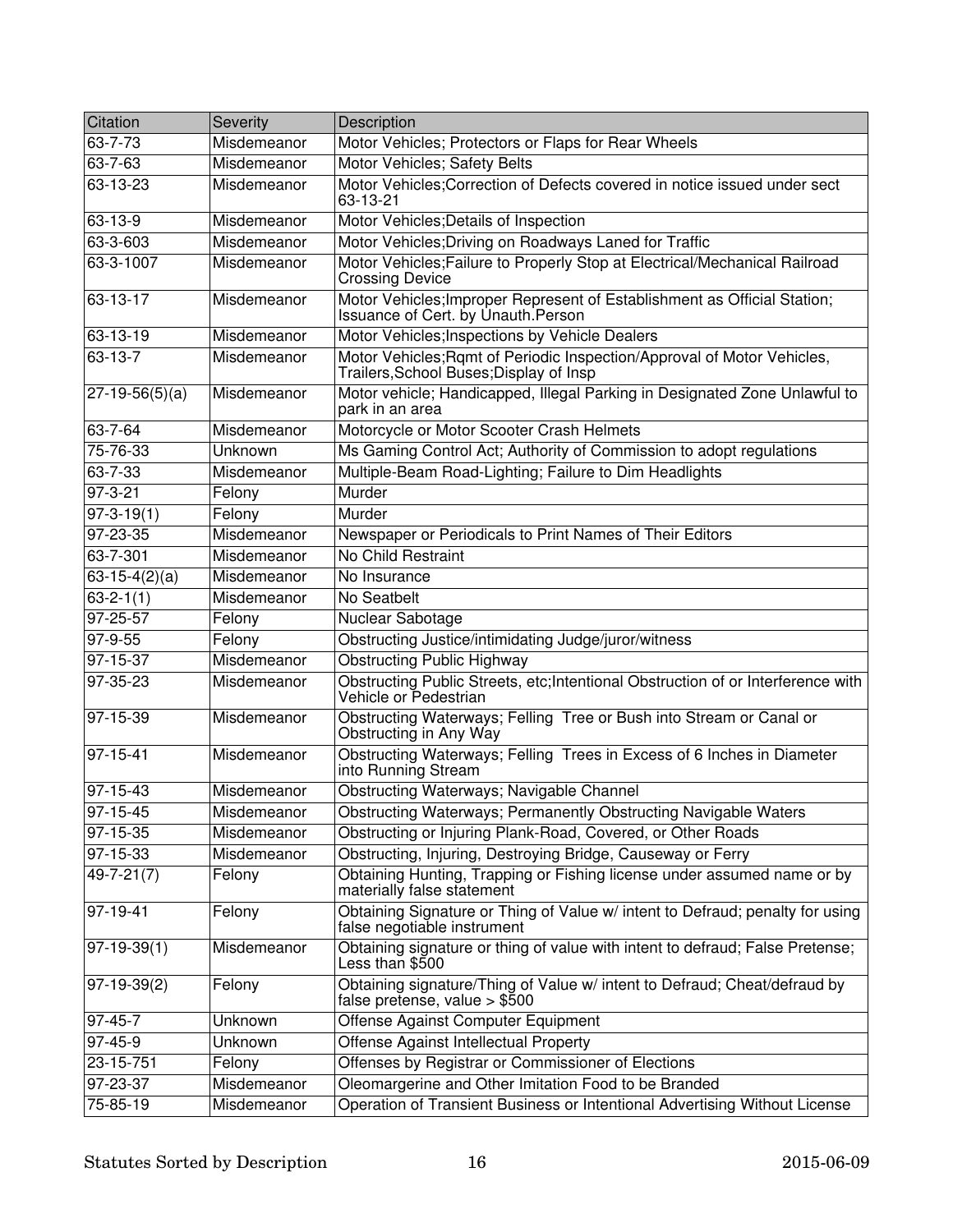| Citation          | Severity    | Description                                                                                                         |
|-------------------|-------------|---------------------------------------------------------------------------------------------------------------------|
| 63-11-30          | Unknown     | Operation of motor veh while under influence of intoxicating liquor, drugs,<br>c/substance; Hardship; Penalties     |
| $63 - 11 - 30(1)$ | Unknown     | Operation of motor veh while under influence; BAC limits of (08%) > 21,<br>$(02%) < 21$ , $(0%)$ operating comm veh |
| $63-11-30(1)(c)$  | Unknown     | Operation of motor vehicle while intoxicated; BAC (.08 or more if >21)or(.02<br>or more if $<$ 21)                  |
| 63-31-3           | Misdemeanor | Operation of off-road vehicle on public property                                                                    |
| $63 - 31 - 3(6)$  | Misdemeanor | Operation of off-road vehicle on public road/highway prohibited                                                     |
| 63-3-1203         | Misdemeanor | Operation of vehicle w/obstructed view                                                                              |
| 27-19-131         | Misdemeanor | Operation of vehicle without payment of tax                                                                         |
| $27-19-131(1)$    | Misdemeanor | Operation of vehicle without payment of tax; no tag, improper tag/altered tag                                       |
| 63-3-613          | Misdemeanor | Overtaking&Passing Upon Right of Another Vehicle                                                                    |
| 63-3-611          | Misdemeanor | Overtaking&Passing Vehicles on Left Side of Roadway                                                                 |
| $97 - 37 - 15$    | Misdemeanor | Parent or Guardian Not to Permit Minor Son to Have or Carry Weapon                                                  |
| 63-3-907          | Misdemeanor | Parking Parallel With Right-Handed Curb                                                                             |
| 63-3-909          | Misdemeanor | Parking of Unattended Motor Vehicle                                                                                 |
| 47-7-27           | Unknown     | Parole Violation                                                                                                    |
| $ 97-19-43 $      | Misdemeanor | Patriotic and Fraternal Organizations; Unauthorized Use of Membership<br>Buttons, Insignia, etc.                    |
| 99-23-1           | Misdemeanor | Peace Bond: Issuance of Warrant for Arrest                                                                          |
| 99-19-31          | Misdemeanor | <b>Penalty Where None Provided</b>                                                                                  |
| 63-7-25           | Misdemeanor | Performance and Visibility of Stop Lights                                                                           |
| 63-7-27           | Misdemeanor | Performance and visibility of stop lights; incorporation with tail lights.                                          |
| $97 - 9 - 59$     | Unknown     | <b>Perjury Definitions</b>                                                                                          |
| 49-7-34           | Misdemeanor | <b>Permit for Hunting Enclosure</b>                                                                                 |
| 97-31-7           | Misdemeanor | Permit to Solicit or Take Orders of Alcoholic Preparations                                                          |
| 63-1-63           | Misdemeanor | Permitting Operation of Vehicle by Another Person not Authorized                                                    |
| 75-76-43          | Misdemeanor | Person Excluded or Ejected Who Enters Licensed Gaming Establishment,"                                               |
| 69-23-5           | Unknown     | Pesticide Law - Prohibited Acts                                                                                     |
| $ 97-17-43(1) $   | Misdemeanor | Petit Larceny; Personal Property of Another (\$500 or less)                                                         |
| $ 97-17-43(3) $   | Misdemeanor | Petit Larceny; Motor Fuel; Driving away without payment                                                             |
| $97-17-43(2)$     | Misdemeanor | Petit Larceny; Property of a Church, Synagogue, Temple or Other Established Place of Worship(Under \$500)           |
| 73-21-105(10)     | Misdemeanor | Pharmacy: Operating w/o Pharmacy Board permit; penalty                                                              |
| 97-29-63          | Felony      | Photographing or filming another without permission where there is an<br>expectation of privacy                     |
| 97-7-63           | Misdemeanor | Picketing - Interfering Access to Government Building                                                               |
| 97-9-67           | Misdemeanor | Picketing or Demonstrating in or Near Courthouse or Residence of Judge, Juror, Witness, or Court Officer            |
| 97-3-63           | Felony      | Poisoning with Intent to Kill Where Death Does Not Ensue                                                            |
| 97-3-61           | Unknown     | Poisoning with Intent to Kill or Injure                                                                             |
| 97-27-27          | Misdemeanor | Poisons; Arsenic or Other Deadly Poison not to be Used in Embalming Fluid                                           |
| 97-27-25          | Misdemeanor | Poisons; Arsenic to be Mixed with Soot or Indigo                                                                    |
| 97-27-33          | Misdemeanor | Poisons; Inhalation of Toxic Vapors from Model Glue; Unlawful Glue Sales to<br><b>Minors</b>                        |
| 97-27-31          | Misdemeanor | Poisons; Not to be Sold to Minors                                                                                   |
| 97-27-23          | Misdemeanor | Poisons; Register to be Kept; Label                                                                                 |
| 63-3-203          | Misdemeanor | Police Officer, Failure to Obey While Controlling Traffic                                                           |
| 49-17-36          | Misdemeanor | Pollution of Waters, Streams & Air; Unlawful Acts; penalties                                                        |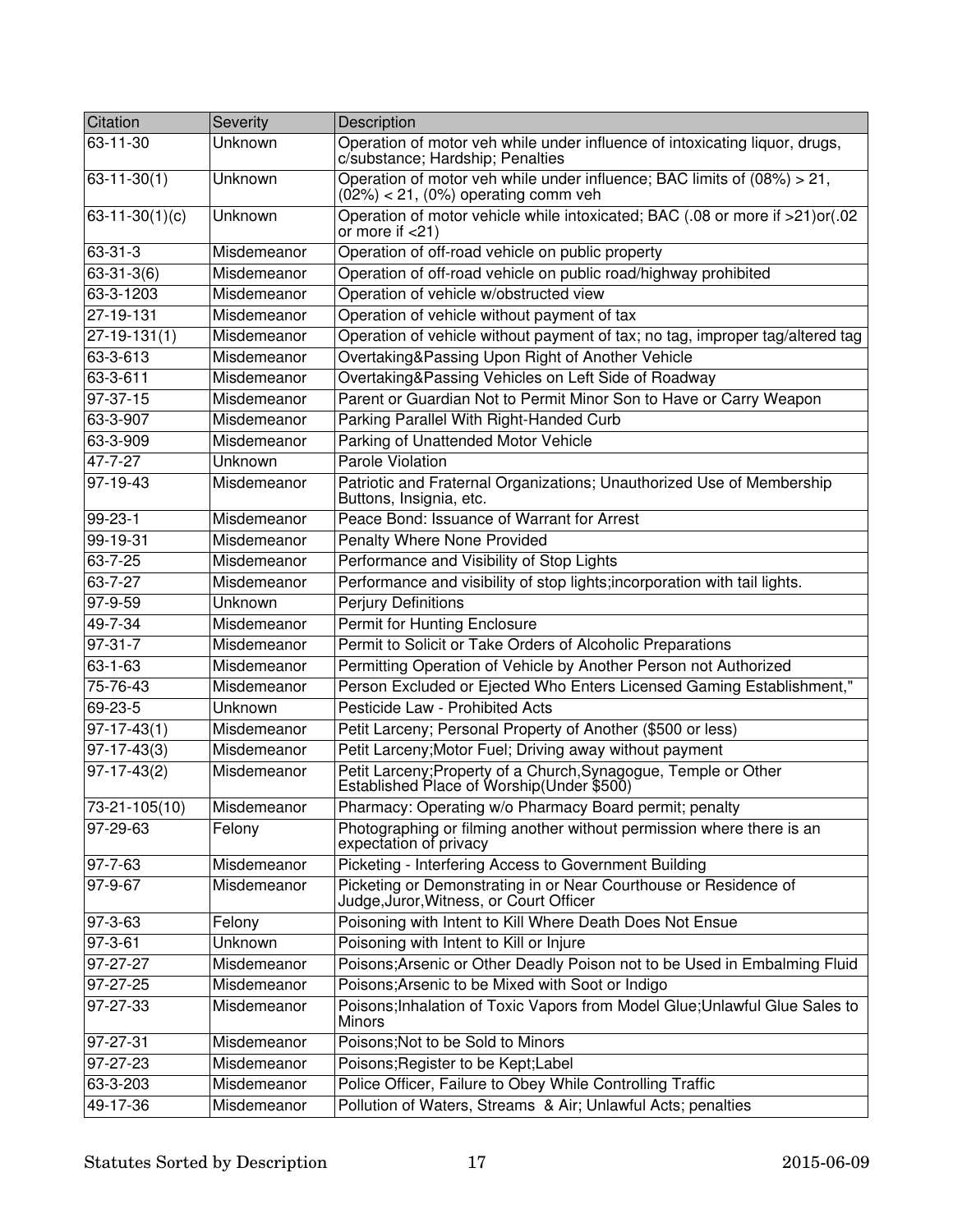| Citation             | <b>Severity</b> | Description                                                                                                          |
|----------------------|-----------------|----------------------------------------------------------------------------------------------------------------------|
| 49-17-43(5)          | Misdemeanor     | Pollution of Waters, Streams & Air; Unlawful to Discharge or Introduce<br>Polluntants                                |
| 97-29-43             | Misdemeanor     | Polygamy; teaching or endeavor polygamy                                                                              |
| $97-37-35(1)$        | Felony          | Possess, Receive, Retain, Acquire or Obtain Poss. or Dispose of Stolen<br>Firearm                                    |
| $97 - 25 - 54(3)(b)$ | Unknown         | Possession Of Telecommunications Device With Intent To Sell To Avoid<br>Payment Of Lawful Charges                    |
| $63 - 1 - 41$        | Unknown         | Possession and Display of License Upon Demand                                                                        |
| 49-7-57              | Violation       | Possession of Illegal Game                                                                                           |
| 97-37-35             | Felony          | Possession of Stolen Firearm                                                                                         |
| 97-37-17             | Unknown         | Possession of Weapons by Students; aiding or encouraging                                                             |
| $97-37-14$           | Unknown         | Possession of a Firearm by Juvenile                                                                                  |
| $67 - 1 - 81(2)$     | Misdemeanor     | Possession of alcohol by minor                                                                                       |
| 47-5-192             | Misdemeanor     | Possession of prohibited items by persons other than offenders                                                       |
| $49 - 8 - 7$         | Misdemeanor     | Possession of wild animal w/o permit                                                                                 |
| 97-17-91             | Misdemeanor     | Posted Land, Defacing/destroying Notices on                                                                          |
| $97 - 17 - 93$       | Misdemeanor     | Posted Land, Entering Without Permission                                                                             |
| $9 - 5 - 87$         | Unknown         | Power to Punish For Violation of Court Order/Chancery Court                                                          |
| 09-5-87              | Misdemeanor     | Power to punish violation of injunction/breach of decree/ process/child<br>support by fine and/or inprisonment.      |
| $21 - 23 - 7(11)$    | Misdemeanor     | Powers & Duties of Municipal Judge;contempt                                                                          |
| 97-23-39             | Felony          | Preventing Employent by Force or Violence                                                                            |
| $97 - 23 - 41$       | Unknown         | Preventing Employent by Force or Violence; Conspiracy                                                                |
| $47 - 7 - 37$        | Unknown         | <b>Probation Violation</b>                                                                                           |
| 97-19-45             | Felony          | Producing Child with Intent to Intercept Inheritance                                                                 |
| $97 - 29 - 47$       | Misdemeanor     | Profanity/drunkenness in Public Place                                                                                |
| 97-23-43             | Unknown         | Profession; Practicing Without a License                                                                             |
| 29-5-93              | Misdemeanor     | Prohib Against Discharge of Firearms/Explosives, Setting Fires, Uttering<br>Threatening/Abusive Language on Cap      |
| 29-5-91              | Misdemeanor     | Prohibition Against Parades or Assemblages or Display of Banners on<br>Capital Grounds                               |
| 47-5-194             | Felony          | Prohibition Against Possession of Cash or Negotiable Instruments While<br>Committed to the Department                |
| 49-7-19              | Unknown         | Prohibition against Issuing License to Person Unfit to Carry or Use Firearm                                          |
| 29-5-87              | Misdemeanor     | Prohibition of Injuries to Structures or Vegetation on Capitol Grounds                                               |
| 29-5-85              | Misdemeanor     | Prohibition of Sales, Signs, Placards & Solicitations on Capitol Grounds                                             |
| $97 - 9 - 69$        | Misdemeanor     | Property Levied On; Removal without authority                                                                        |
| $97 - 29 - 51$       | Misdemeanor     | Prostitution; Procuring Females; Accepting Money etc from Prostitute                                                 |
| $97 - 29 - 49$       | Misdemeanor     | Prostitution; Unlawful to Engage or Solicit                                                                          |
| $77 - 1 - 11(1)$     | Felony          | Pub Serv Commission; Acceptance by, Offering to Commission<br>Members, Candidates/Employees of Gifts, Passes, Campai |
| $77-1-11(2)$         | Felony          | Pub Serv Commission; Unlawful for Any Person Interested as<br>Owner, Agent, Representative of any Common, Contract   |
| $97 - 5 - 29$        | Misdemeanor     | Public Display of Sexually Oriented Materials                                                                        |
| $97 - 11 - 1$        | Felony          | Public Official - Alteration of Records                                                                              |
| $97-17-39(b)$        | Felony          | Public Property, Church Building, Cemetery Items - Destruction of                                                    |
| $97-17-39(a)$        | Misdemeanor     | Public Property, Church Building, Cemetery Items; Schools - Destruction<br>of(defacing or injuring)                  |
| 97-9-3               | Unknown         | Public Records, Stealing                                                                                             |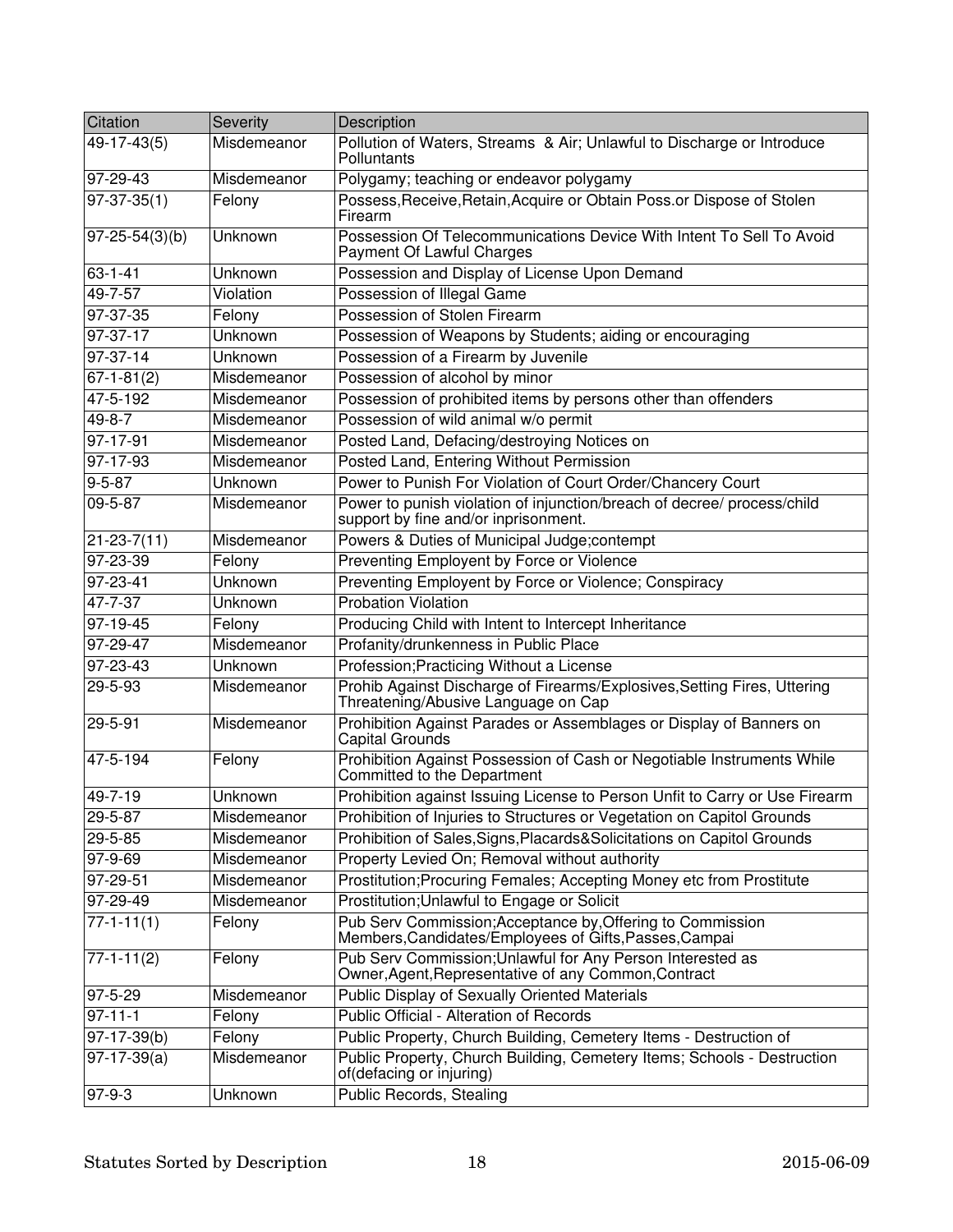| Citation               | Severity    | Description                                                                                                       |
|------------------------|-------------|-------------------------------------------------------------------------------------------------------------------|
| $77-1-25$              | Misdemeanor | Public Service Commission; Use of Commission Property and Political<br><b>Activity Regulated</b>                  |
| $97-25-1(2)$           | Felony      | Public Utilities; Stealing or Destroying Fixtures and Equipment(\$100 or<br>more) Guilty of Grand Larceny         |
| $97 - 25 - 1(3)$       | Misdemeanor | Public Utilities; Stealing or Destroying Fixtures and Equipment(Under \$100)<br>Guilty of Petit Larceny           |
| 77-3-25                | Misdemeanor | Public Utilities; Unlawful Sale, Lease Assignment, or Transfer of Certificate<br>or Other Utility Property        |
| $97 - 25 - 1(1)$       | Misdemeanor | Public Utilities; Electric Power Lines/Facilities; Tampering, Injury, Unauth.<br>Use;Stealing/Destroying Fixtures |
| 75-79-19               | Misdemeanor | Pulpwood Scaling & Practices; License Required for Pulpwood Receiving<br>Facility; penalty                        |
| $67 - 3 - 70(2)$       | Misdemeanor | Purchase Beer/wine;<21 provides false ID                                                                          |
| 41-29-313              | Felony      | Purchase, Possession, Transfer or Distribution of Chemical with Intent to<br>Manufacture                          |
| 41-53-1                | Misdemeanor | Rabies Inoculation of Dogs and Cats Required                                                                      |
| 45-14-37               | Misdemeanor | Radiation Protect; Penalties for Violate of Chapter, for Hinder Agency in<br>Discharge of Off Duties in Making    |
| 45-14-33               | Misdemeanor | <b>Radiation Protection; Unlawful Acts</b>                                                                        |
| 45-14-69               | Felony      | Radiation Waste Transportation Act; Violations                                                                    |
| 97-33-49               | Misdemeanor | Raffles                                                                                                           |
| 97-25-43               | Unknown     | Railroads, Public Utilities and Carriers; Conspiracy to Impede                                                    |
| 97-25-45               | Felony      | Railroads, Public Utilities and Carriers; Obstructing or Impeding by<br>Intimidation, Force or Violence           |
| 97-25-5                | Misdemeanor | Railroads; Destroying Crossing-Sign, Gate, or Warning-Signals                                                     |
| 97-25-7                | Misdemeanor | Railroads; Driving Vehicle or Livestock on Track                                                                  |
| 97-25-9                | Felony      | Railroads; Embezzlement of Tickets                                                                                |
| 97-25-13               | Felony      | Railroads; Intoxication of Engineer or Conductor                                                                  |
| 97-25-15               | Misdemeanor | Railroads; Jumping On or Off Cars in Motion                                                                       |
| 97-25-17               | Felony      | Railroads; Leaving Switch Open or Improperly Placed                                                               |
| $97 - 25 - 19$         | Unknown     | Railroads; Locomotive to be Stopped Before Entering or Crossing Track of<br>Another Company                       |
| 97-25-33               | Misdemeanor | Railroads; Not to Destroy or Bury Animal Killed by Train Until Report Made                                        |
| 97-25-21               | Misdemeanor | Railroads; Obstructing or Injuring                                                                                |
| 97-25-23               | Unknown     | Railroads; Obstructing or Injuring; Derailing Cars                                                                |
| 97-25-4                | Misdemeanor | Railroads; Offenses Committed on Railroad Right-of-Way                                                            |
| $\overline{97}$ -25-25 | Misdemeanor | Railroads; Seizing and Running Locomotive                                                                         |
| 97-25-27               | Misdemeanor | Railroads; Signaling or Unlawfully Interfering with Train                                                         |
| 97-25-31               | Unknown     | Railroads; Stealing Animal Killed or Wounded by Railroad                                                          |
| 97-25-11               | Unknown     | <b>Railroads; Stealing Tickets</b>                                                                                |
| 97-25-29               | Misdemeanor | Railroads; Stealing a Ride                                                                                        |
| 97-25-35               | Unknown     | Railroads; Stealing or Interfering with Communications or Signaling<br>Equipment                                  |
| 97-25-37               | Unknown     | Railroads; Stopping or Standing at Crossing                                                                       |
| 97-25-39               | Misdemeanor | Railroads; Uncoupling Locomotives and Cars by Persons not Employed by<br>Railroad                                 |
| 97-25-41               | Misdemeanor | Railroads; Willfully Shooting From or On Moving Train                                                             |
| 97-3-71                | Felony      | Rape - Assault with Intent to Ravish                                                                              |
| 97-3-65                | Felony      | Rape; Carnal Knowledge of Child under 14                                                                          |
| 75-35-21               | Unknown     | Real Estate Broker; refuse/revoke/suspend license                                                                 |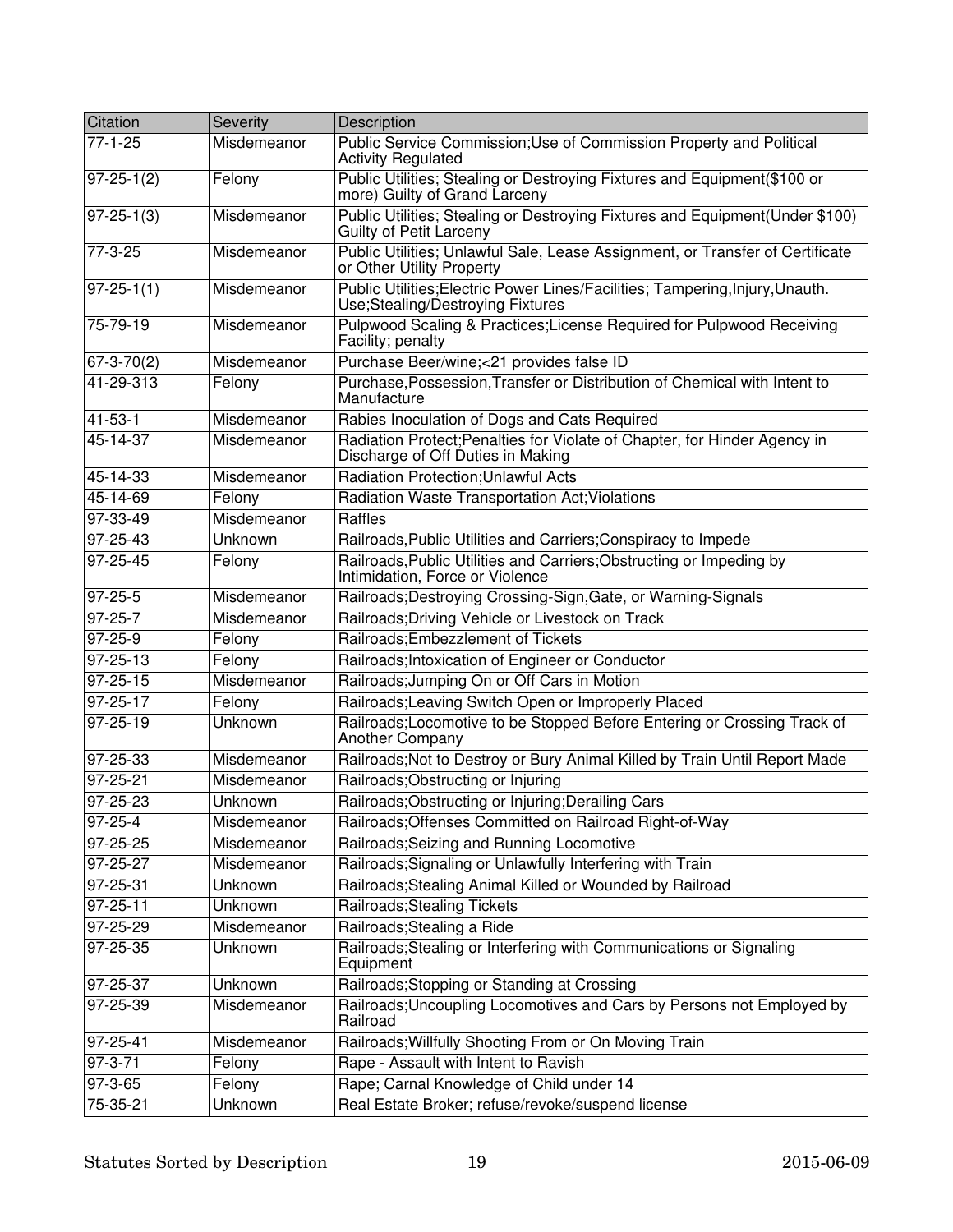| Citation               | Severity    | Description                                                                                                       |
|------------------------|-------------|-------------------------------------------------------------------------------------------------------------------|
| $\overline{73}$ -35-21 | Unknown     | Real Estate Broker; refuse/revoke/suspend license                                                                 |
| $97 - 19 - 47$         | Felony      | Receiving Deposits When Bank Insolvent                                                                            |
| 97-17-70               | Unknown     | <b>Receiving Stolen Property</b>                                                                                  |
| 63-3-1201              | Misdemeanor | <b>Reckless Driving</b>                                                                                           |
| $97 - 31 - 9$          | Misdemeanor | Record of Purchases Required of Alcoholic Preparations                                                            |
| $97-19-49$             | Misdemeanor | Registering Animal Falsely; Giving False Pedigree                                                                 |
| 97-13-25               | Felony      | <b>Registration; Falsely Procuring Registration</b>                                                               |
| 97-13-27               | Felony      | Registration; Neglect or Misconduct by Registrar                                                                  |
| $77-1-33$              | Misdemeanor | Regulation of Public Utilities; Penalty for Failure to Testify                                                    |
| $77-3-81(2)$           | Felony      | Regulation of Public Utilities; Furnishing to Commission of False<br>Testimony, Report, Records, Etc              |
| 77-3-305               | Misdemeanor | Regulation of Public Utilities; Money Collected in Violation of 77-3-303 by<br>Person, Firm, Copartnership, Corp. |
| $77 - 3 - 81(1)$       | Misdemeanor | Regulation of Public Utilities; Violation of Article or Orders of Commission                                      |
| 49-7-80                | Misdemeanor | Release of Aquatic Species or Animals Not Indigenous to State Without<br>Permit                                   |
| 97-17-77               | Unknown     | Removing personal property subject to lien out of state                                                           |
| 63-3-413               | Misdemeanor | Reporting of Accident by Occupant When Driver Incapable of Reporting                                              |
| 27-19-57               | Violation   | Required to pay privilege license for vehicle. Penalty full annual tax plus<br>$25%$ .                            |
| $63 - 1 - 6$           | Misdemeanor | Requirement of Motocycle Operator's License                                                                       |
| $59 - 21 - 5$          | Unknown     | Requirement of Numbering of Undocumented Vessel(Boat Registration)                                                |
| $97 - 9 - 75$          | Misdemeanor | <b>Resisting Service of Process</b>                                                                               |
| 41-29-315              | Unknown     | Restriction on purchase and sale of certain Methamphetamine precursor                                             |
| $49 - 7 - 31$          | Unknown     | Restrictions on Hunting Season (Open Season)                                                                      |
| 49-7-47                | Misdemeanor | Restrictions on Hunting or Catching Alligators                                                                    |
| $97 - 9 - 127$         | Felony      | Retaliation against a public servant or witness                                                                   |
| $97 - 43 - 5$          | Felony      | Rico - Racketeering                                                                                               |
| $97 - 15 - 47$         | Misdemeanor | Road Overseers; Refusing or Neglecting Duty                                                                       |
| 97-15-49               | Misdemeanor | Road Overseers; Suffering Road to Remain Out of Repair                                                            |
| $97 - 3 - 73$          | Felony      | Robbery                                                                                                           |
| $97 - 3 - 79$          | Felony      | Robbery - Armed                                                                                                   |
| $97 - 3 - 75$          | Felony      | Robbery - Simple                                                                                                  |
| $97 - 3 - 77$          | Felony      | Robbery; Threat to Injure Person or Relative at Another Time                                                      |
| 97-3-81                | Felony      | Robbery; Threatening Letter Demanding Money, Property                                                             |
| 45-21-3                | Unknown     | Rock Festivals; Permit Must be Obtained                                                                           |
| 97-31-45               | Misdemeanor | Sale of Alcohol by Druggists                                                                                      |
| 49-7-51                | Misdemeanor | Sale of Game Birds, Animals or Fish                                                                               |
| $45-33-51(2)$          | Misdemeanor | Sale or Exchange of Sex Offender Information for Profit                                                           |
| 97-32-5                | Misdemeanor | Sale or Transfer of Tobacco Products to Persons Under 18 Years of Age<br>Prohibited                               |
| 47-5-198               | Felony      | Sale, Possession of Use of Controlled Substances or Narcotic Drugs Within<br><b>Correctional Facility</b>         |
| 41-29-139(f)           | Felony      | Sale, Transfer, Manufacture, Distribute, etc., During 12 Consec Mnth Period<br>Certain Amounts Of Certain Drugs   |
| 97-31-35               | Unknown     | Sale, Possession, Etc. of Intoxicating Beverages Within Facilities                                                |
| 97-31-29               | Misdemeanor | Sale, Possession, etc. of Intoxicating Beverages Prohibited                                                       |
| 97-23-89               | Felony      | Sale/dist. Improperly Labeled Recording                                                                           |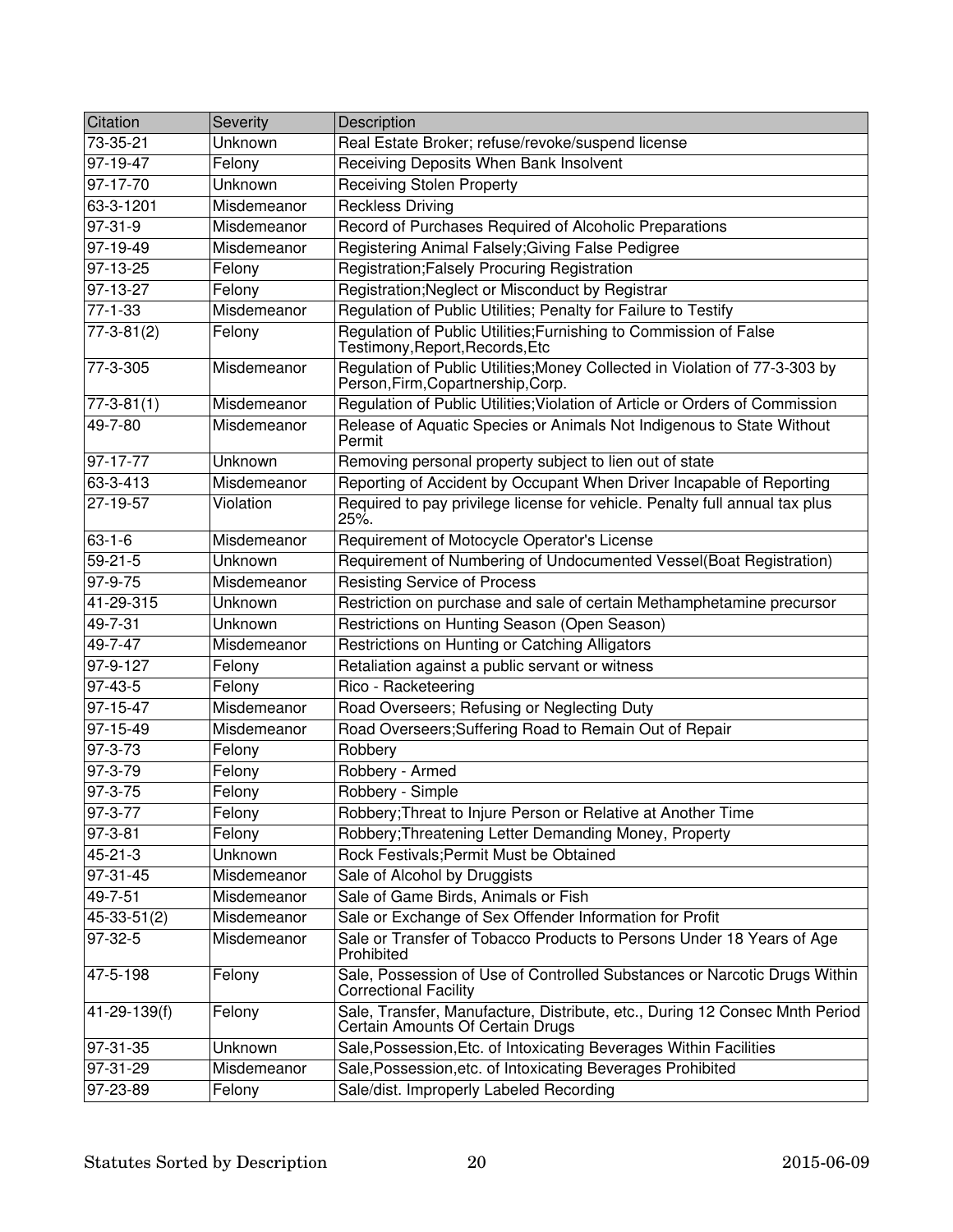| Citation          | Severity    | Description                                                                                                        |
|-------------------|-------------|--------------------------------------------------------------------------------------------------------------------|
| 63-19-55          | Misdemeanor | Sales Finance Law; Engage in Business Without License                                                              |
| $63 - 19 - 31$    | Misdemeanor | Sales Finance Law; Execution, Terms, and Delivery of Retail Installment<br>Contract                                |
| 97-23-97          | Misdemeanor | Scalping of Admission Tickets at College Events Held on State Property                                             |
| 49-15-64.5        | Misdemeanor | Seafood; Boats used for catching or transporting saltwater shrimp; license<br>and fees                             |
| 49-15-75          | Misdemeanor | Seafood; Catch Limit Based on Weight Limitations as to Certain Fish                                                |
| 49-15-71(1)       | Misdemeanor | Seafood; Commercial Taking of Redfish Prohibited                                                                   |
| 49-15-86          | Misdemeanor | Seafood; Commercial and Recreational Crabbing Licenses                                                             |
| 49-15-46(2)       | Misdemeanor | Seafood; Commercial vessel for tagging or dredging shell purchase license                                          |
| $49 - 15 - 46(1)$ | Misdemeanor | Seafood; Licensing and Fees for In-State Vessels Transporting Oysters;<br>taggind; permits                         |
| 49-15-64.4        | Misdemeanor | Seafood; Live Bait Catcher Boat & Dealer Tax                                                                       |
| 49-15-74          | Misdemeanor | Seafood; Open Season for Menhaden                                                                                  |
| 49-15-43          | Misdemeanor | Seafood; Packaging of Oysters; containers                                                                          |
| 49-15-78          | Misdemeanor | Seafood; Prohibition Against Using Gill Net Within a Certain Distance of<br>Shoreline                              |
| 49-15-76          | Misdemeanor | Seafood; Prohibition of Sale of Game Fish; punishment                                                              |
| $49 - 15 - 46(4)$ | Misdemeanor | Seafood; Recreational Oyster Permit                                                                                |
| 49-15-97          | Misdemeanor | Seafood; Requirement that Commercial Fishing Vessels Use Approved<br>Lights; penalties                             |
| 49-15-84          | Misdemeanor | Seafood; Requirements for taking of crab; crab traps                                                               |
| 49-15-44          | Misdemeanor | Seafood; Sale or Possession of Illegal Oysters Prohibited; penalties                                               |
| 49-15-64          | Misdemeanor | Seafood; Shrimping in Closed Season Prohibited; penalties, ruels and<br>regualtions                                |
| 49-15-46(3)       | Misdemeanor | Seafood; Tagging of Oysters Harvested                                                                              |
| 49-15-42          | Misdemeanor | Seafood; Tagging, Unloading and Transporting of Oysters                                                            |
| 49-15-64.3        | Misdemeanor | Seafood; Taking of Certain Shrimp Prohibited                                                                       |
| $49-15-71(2)$     | Misdemeanor | Seafood; Unlawful Taking of Redfish Below Minimum Size                                                             |
| 49-15-94          | Misdemeanor | Seafood; Unlawful to Use Purse Seine to Catch Mullet During Roe Mullet<br>Season; penalties                        |
| 49-15-100         | Misdemeanor | Seafood; Usage of Gill or Trannel Nets in Certain Marine Waters Prohibited                                         |
| 49-15-73          | Misdemeanor | Seafood; Use of Aircraft to Assist in Harvesting of Redfish; penalties                                             |
| 49-15-64.1        | Misdemeanor | Seafood; Waters Closed to Shrimping                                                                                |
| 49-15-28          | Misdemeanor | Seafood; Combination seafood dealer and procesor license; fees                                                     |
| 49-15-38          | Misdemeanor | Seafood; Culling Requirements; collection and planting of shells; penalties<br>for failure to deliver shells       |
| 49-15-39          | Misdemeanor | Seafood; Dredging Limits; Reefs Reserved for Tonging; penalties                                                    |
| 49-15-80          | Misdemeanor | Seafood; Licensing Requirements for Vessels Used to Catch or Transport<br>Fish                                     |
| 49-15-41          | Misdemeanor | Seafood; Oysters Not to be Caught at Night                                                                         |
| 49-15-77          | Misdemeanor | Seafood; Prohib Against Catching Saltwater Fish by Use of Certain<br>Nets, Seines, Traps in Certain Areas of State |
| 49-15-79          | Misdemeanor | Seafood; Prohibition of Use of Purse Seine Offshore from Certain Counties                                          |
| 49-15-89          | Misdemeanor | Seafood; Unlawful to Catch, Destroy, Confine, Hold or Have in Possession<br><b>Certain Crabs</b>                   |
| 75-71-501         | Felony      | Security Fraud; General fraud, unlawful to employ a device, or scheme to<br>defraud                                |
| 75-71-301         | Felony      | Security Fraud; Securities registration requirement, unlawful to offer or sell                                     |
| 97-29-55          | Felony      | Seduction of Female Over Age of 18 by Promise or Pretended Marriage                                                |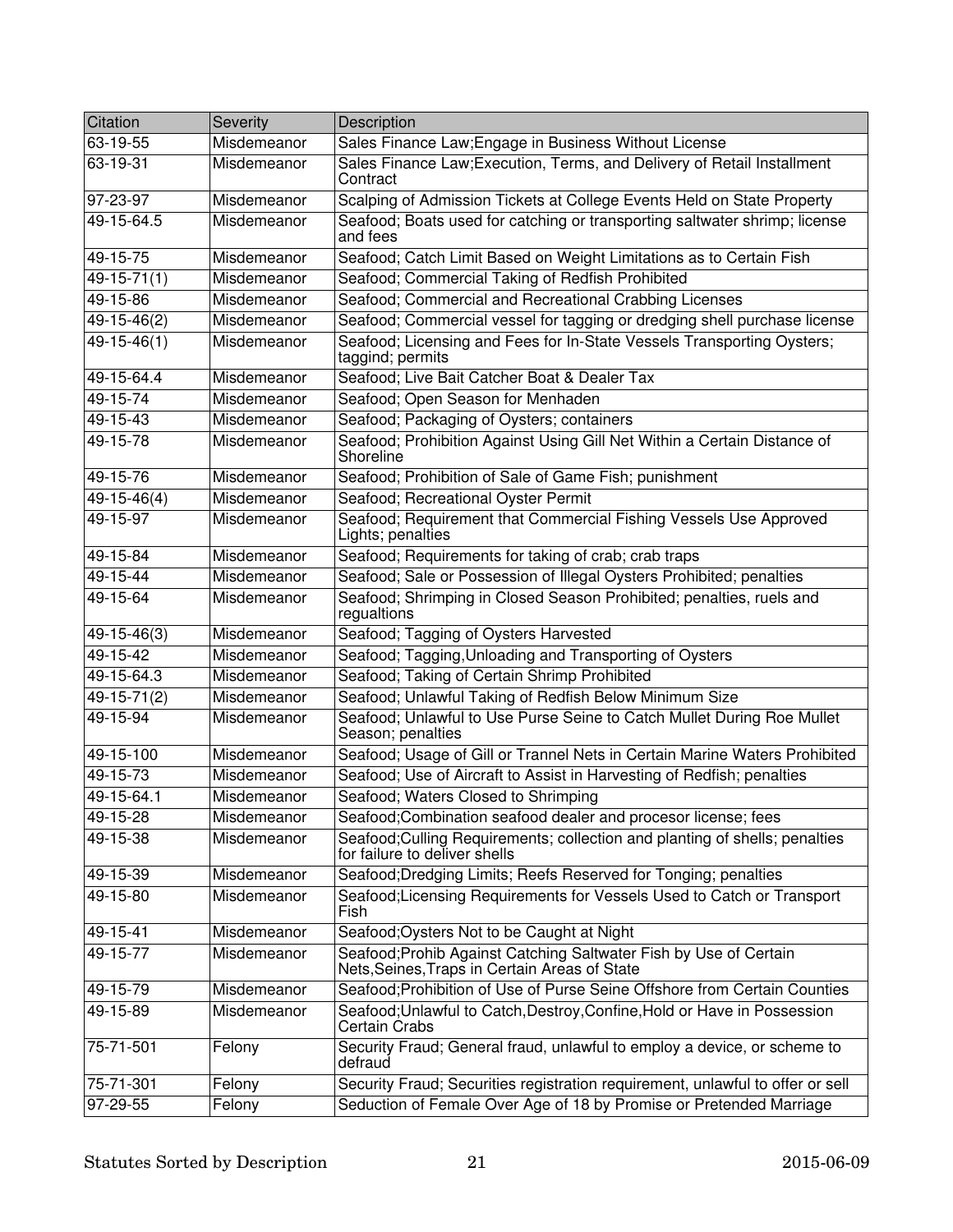| Citation                     | <b>Severity</b> | Description                                                                                                         |
|------------------------------|-----------------|---------------------------------------------------------------------------------------------------------------------|
| $\overline{97} - 37 - 35(2)$ | Felony          | Sell, Delivery or Transfer of Stolen Firearm Prohibited                                                             |
| 97-19-51                     | Unknown         | Selling Property Previously Sold or Encumbered(False Pretense)                                                      |
| 63-7-207                     | Misdemeanor     | Service, Repair or Replacement of Odometer                                                                          |
| 45-33-25                     | Felony          | Sex Offender Registration Law; requires SOR registration with DPS                                                   |
| $45 - 33 - 25(4)$            | Felony          | Sex Offender Registration Law; residency restriction prohibits residing within<br>1500 feet of school, etc.         |
| 97-3-95                      | Felony          | <b>Sexual Battery</b>                                                                                               |
| $\overline{97-3-95(1)}$ (d)  | Felony          | Sexual Battery; Unlawful sexual penetration with a child < 14                                                       |
| $97 - 3 - 95(2)$             | Felony          | Sexual Battery; Unlawful sexual penetration with child < 18 if person position<br>of trust/authority over child     |
| 97-3-104                     | Felony          | Sexual Penetration of Incarcerated Offender by Law Enforcement Officer                                              |
| $97 - 5 - 27$                | Misdemeanor     | Sexually-oriented Material: Dissemination to Minor under 18                                                         |
| $73 - 61 - 1$                | Misdemeanor     | Shall register with Dept of Health, not tatoo under 18yoa                                                           |
| 49-7-53                      | Misdemeanor     | Shipment, etc. of Game Birds, Animals or Fish                                                                       |
| 97-37-29                     | Unknown         | <b>Shoot into Dwelling</b>                                                                                          |
| $97 - 25 - 47$               | Unknown         | Shooting into Vehicle (Train, Truck, Car, Etc.)                                                                     |
| 97-23-93                     | Unknown         | Shoplifting                                                                                                         |
| $97 - 23 - 93(6)$            | Felony          | Shoplifting; Third or subsequent shoplifting conviction.                                                            |
| $97 - 23 - 93.1$             | Misdemeanor     | Shoplifting; Use of Theft Detect Device Remover Prohibited, Use of<br><b>Shielding Device Prohibited</b>            |
| $97 - 23 - 93(5)(b)$         | Misdemeanor     | Shoplifting; merchandise less than \$500.00; 2nd offense                                                            |
| $97 - 23 - 93(7)$            | Felony          | Shoplifting; Merchandise price exceeds \$500.00                                                                     |
| $97 - 23 - 93(3)(a)$         | Unknown         | Shoplifting; evidence of merchandise include actual merchandise or the<br>merchandise container                     |
| $97 - 23 - 93(5)(a)$         | Misdemeanor     | Shoplifting; mdse value lees than \$500; 1st offense                                                                |
| $97 - 3 - 7(1)$              | Unknown         | Simple Assault                                                                                                      |
| $97 - 3 - 7(1)(a)(iii)$      | Misdemeanor     | Simple Assault; attempt by physical menace put another in fear of imminent<br>serious bodily harm                   |
| $97 - 3 - 7$                 | Unknown         | Simple Assault; Aggrav Assault; Domestic violence                                                                   |
| $97 - 3 - 7(3)$              | Unknown         | Simple Domestic Violence; Simple Domestic 1st & 2nd offense are misd. 3rd<br>Offense is felony                      |
| 97-31-49                     | Misdemeanor     | Solicitation of Orders for Liquor, etc. Unlawful                                                                    |
| 49-7-37                      | Misdemeanor     | Special Open Seasons & Licensure Requirements                                                                       |
| 63-3-515                     | Misdemeanor     | Speed Limits Near Schools and Churches; Upon Levees and Causeways,<br>and in other Designated Special Zones         |
| 63-3-516                     | Misdemeanor     | Speed Limits Within Highway Work Zone                                                                               |
| 63-3-511                     | Misdemeanor     | Speeding on Local Highways; establishment of speed limit by local<br>authorities                                    |
| 63-3-501                     | Misdemeanor     | Speeding on State Highway                                                                                           |
| 63-3-505                     | Misdemeanor     | Speeding: Failure to decrease speed approaching intersection, hill, etc.                                            |
| $63 - 5 - 55$                | Unknown         | Spilling loads on highways                                                                                          |
| $97 - 3 - 107$               | Unknown         | Stalking                                                                                                            |
| 97-29-57                     | Unknown         | Stallion or Jack not to be Kept in Public View or Permitted to Run at Large                                         |
| 63-3-701                     | Misdemeanor     | Starting of Stopped, Standing, or Parked Vehicle                                                                    |
| $97 - 3 - 65(1)$             | Felony          | <b>Statutory Rape</b>                                                                                               |
| $97-3-65(3)$                 | Felony          | Statutory Rape; by administering certain substances                                                                 |
| $97-3-65(1)(a)$              | Felony          | Statutory Rape; person >= 17 has sexual intercourse with child >= 14 but <<br>16 and $\geq$ 36 mo younger than pers |
| $97 - 3 - 65(1)(b)$          | Felony          | Statutory Rape; vic under 14 yoa and 25 month younger not spouse                                                    |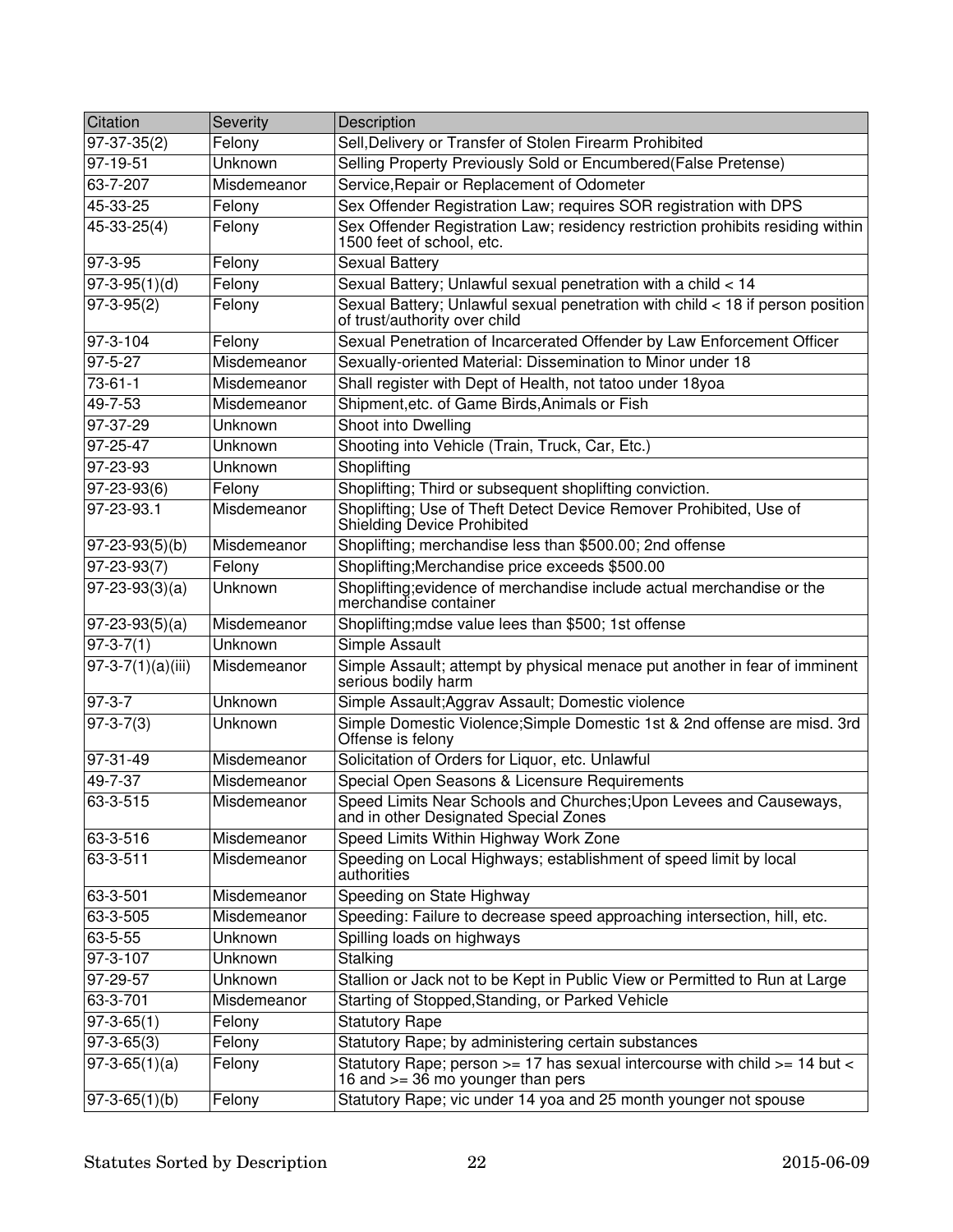| Citation          | Severity    | <b>Description</b>                                                                                              |
|-------------------|-------------|-----------------------------------------------------------------------------------------------------------------|
| 63-3-901          | Misdemeanor | Stopping, Standing, or Parking Prohibited in Specified Areas                                                    |
| 63-3-1011         | Unknown     | Stops at railroad crossing by vehicles carrying pasengers for hire/explosive<br>substances and school buses.    |
| 97-35-25          | Misdemeanor | Street, Obstructing                                                                                             |
| 97-44-19          | Unknown     | Streetgang Act; Criminal Street Gang Activity                                                                   |
| $97 - 29 - 65$    | Misdemeanor | Strip clubs Prohibited WIthin 1/4 Mile of Church, School, Kindergarten, or<br>Courthouse                        |
| 97-9-63           | Felony      | Subornation of Perjury                                                                                          |
| 97-19-53          | Felony      | Substituting Child to Deceive Parent or Guardian                                                                |
| $45 - 19 - 53$    | Misdemeanor | Subversive Groups; List of Officers and Members Required to be<br>Filed; Penalty for Failure to Furnish         |
| 45-19-55          | Misdemeanor | Subversive Groups; Persons not to Attend Meetings of Organization or<br><b>Association Unless Lists Filed</b>   |
| 9-23-23           | Unknown     | Sucessful completion of drug court may result in expunction of criminal<br>record.                              |
| 97-3-49           | Felony      | Suicide; Aiding                                                                                                 |
| $63 - 11 - 40$    | Misdemeanor | <b>Suspended Drivers License (Implied Consent)</b>                                                              |
| $97-17-42$        | Felony      | Taking Away of a Motor Vehicle                                                                                  |
| 97-9-125          | Felony      | <b>Tampering with Physical Evidence</b>                                                                         |
| 97-9-115          | Felony      | Tampering with a Witness                                                                                        |
| 27-3-79           | Felony      | <b>Tax Evasion</b>                                                                                              |
| $27 - 65 - 85(2)$ | Misdemeanor | Tax Returns - Failure to File Sales Tax Returns                                                                 |
| 77-3-603          | Unknown     | <b>Telehpone Harassment</b>                                                                                     |
| 97-25-53          | Unknown     | Telepgraph/telephone: injure/destroy/steal line or equipment                                                    |
| 97-29-45          | Unknown     | Telephone or Electronic Communication:<br>Obscene, Indecent, Annoying, Threatening or Harassing                 |
| 97-29-45(1)(e)    | Misdemeanor | Telephone or Electronic communication; obscene, lewd, lascivious                                                |
| $97-17-64$        | Unknown     | Theft by Rental Agreement                                                                                       |
| 97-29-45(b)       | Unknown     | Threats on Telephone                                                                                            |
| $97 - 3 - 85$     | Misdemeanor | Threats, Intimidation by Letter, Etc.                                                                           |
| 45-33-27          | Felony      | Time frame sex offender reg; must reg w/ responsible agency within 3 days<br>then reg w/ DPS within 3 bus days  |
| 97-32-13          | Misdemeanor | Tobacco Offenses; Juvenile Misrepresentation of Age                                                             |
| 97-32-9           | Unknown     | Tobacco Offenses; Juvenile Purchase, Possession and Consump. of<br>I obacco                                     |
| 97-32-11          | Misdemeanor | Tobacco Offenses; Point of Sale Warning Signs                                                                   |
| 97-32-23          | Misdemeanor | Tobacco Offenses; Unlawful to Publish Name/Identity of Person Under Age<br>18 who is Convicted                  |
| $ 97-32-17 $      | Misdemeanor | Tobacco Offenses: Prohib.on the Distribution of Tobacco Products Other<br>Than in Sealed Packages               |
| 97-32-19          | Misdemeanor | Tobacco Offenses; Transfers of Tobacco Products From distributors or<br><b>Wholesalers to Retailers</b>         |
| 97-32-29          | Misdemeanor | Tobacco Offenses; Use of tobacco by Adults on Certain Educational<br><b>Properties Prohibited</b>               |
| 97-32-15          | Misdemeanor | Tobacco Offenses; Vending Machine Tobacco Sales                                                                 |
| $ 97-5-23(2) $    | Felony      | Touching Child Lustful Purpose by Person >18 Child Under Age of 18 When<br>Person Occ Position of Trust or Auth |
| 97-5-23(1)        | Felony      | Touching Child for Lustful Purposes by Person Over 18 Child Under Age of<br>16;Gratification;Molesting          |
| 97-5-23           | Felony      | Touching Child for Lustful Purposes; Gratification; Molesting                                                   |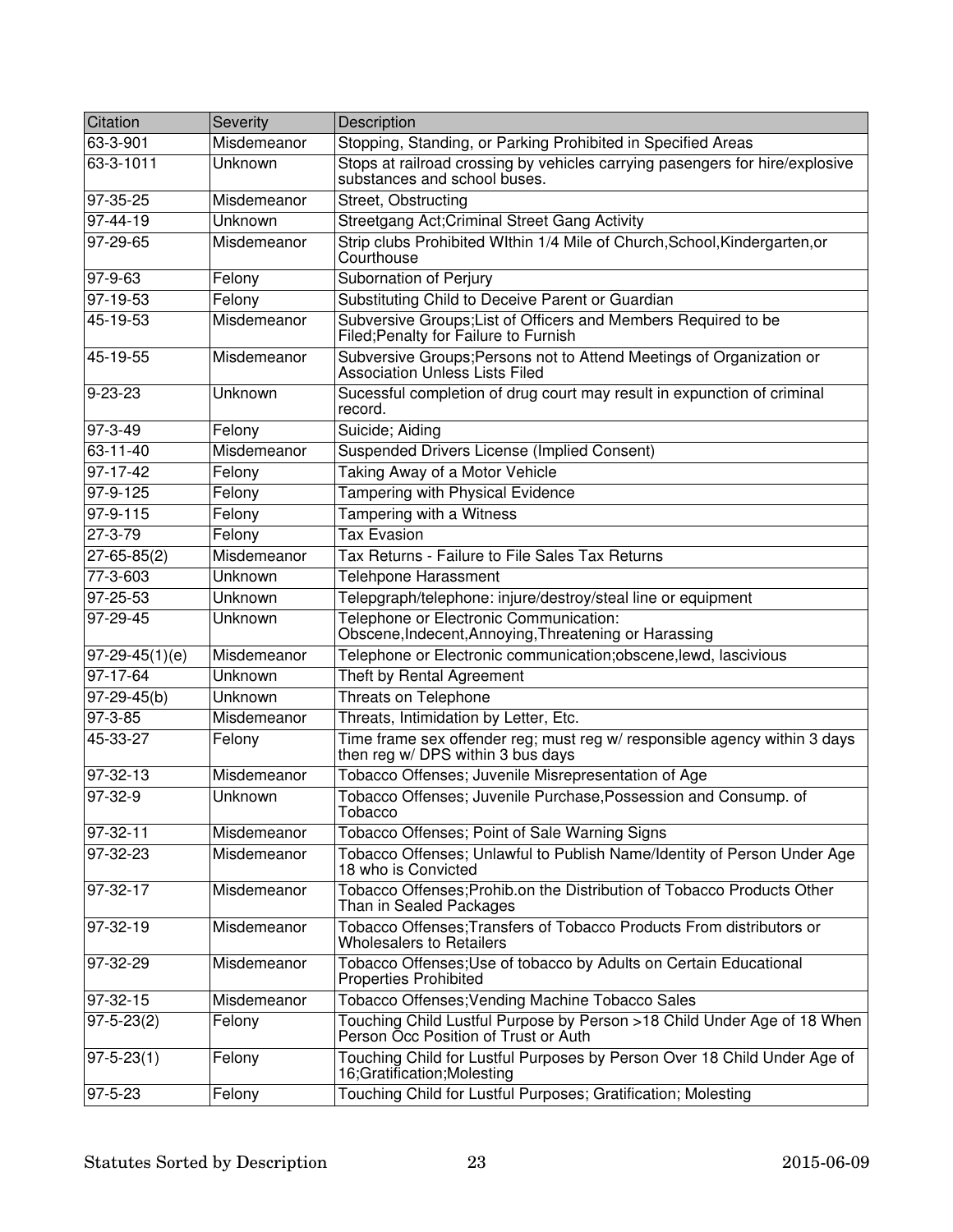| Citation              | Severity       | Description                                                                                                            |
|-----------------------|----------------|------------------------------------------------------------------------------------------------------------------------|
| $97 - 5 - 23(3)$      | Felony         | Touching, handling, etc. child, mentally defective or incapacitated person;<br>Second offense                          |
| $97 - 21 - 57(1)(b)$  | Misdemeanor    | Trade-marks; sale of goods bearing counterfeit stamp/label; value <<br>\$1000.00                                       |
| $97-21-57(1)(a)$      | Felony         | Trade-marks; sale of goods bearing counterfeit stamp/label; value ><br>\$1000.00                                       |
| 41-29-139(g)          | Felony         | <b>Trafficking in Controlled Substances</b>                                                                            |
| 97-35-35              | Misdemeanor    | Tramps; Not Leaving House, etc. on Request, Carrying Weapons, or<br>Threatening Injury                                 |
| 97-35-29              | Misdemeanor    | Tramps; Definition                                                                                                     |
| $47 - 5 - 198(1)$     | Unknown        | Transfer controlled substance in correctional facility.                                                                |
| 75-85-5               | Misdemeanor    | Transient vendor transacting business; license required                                                                |
| 97-31-47              | Misdemeanor    | Transportation of Intoxicating Liquors into or within State Unlawful                                                   |
| 49-7-101(6)           | Misdemeanor    | Transporting, Shipping, or Carrying Quail or Other Game Bird Without<br>Permission                                     |
| 49-7-13               | Unknown        | Trapper's License                                                                                                      |
| 97-7-67               | Felony         | Treason                                                                                                                |
| $97 - 17 - 83$        | Misdemeanor    | Trees;injuring or destroying shade or ornamental tree not his own                                                      |
| 97-17-97              | Misdemeanor    | Trespass after Notice of Non-permission                                                                                |
| 97-17-85              | Misdemeanor    | Trespass upon Enclosed Land of Another                                                                                 |
| $97 - 17 - 87$        | Misdemeanor    | Trespass, Willful                                                                                                      |
| $97-17-97(1)$         | Unknown        | Trespassing                                                                                                            |
| 97-13-29              | Unknown        | Troops of Armed Men Not to be Brought Near Election Place                                                              |
| 63-3-705              | Misdemeanor    | Turning on Curves or Crests of Grades                                                                                  |
| 97-23-87              | Felony         | Unauthorized Copying or Sale of Recordings, Videos                                                                     |
| 63-3-317              | Misdemeanor    | Unauthorized Signs, Signals, Markings, and Devices                                                                     |
| 97-21-51              | Misdemeanor    | Unauthorized Use or Signing of Another's Name to Telegram, Petition, or<br>Related Communication                       |
| $47 - 5 - 149$        | Unknown        | United States Offender Subject to the Laws of the State                                                                |
| $97 - 25 - 54(2)(b)$  | <b>Unknown</b> | Unlawful Defraud Person Providing Telephone/Telegraph Service To Avoid<br>Payment/Aid Another To Avoid Charge          |
| $97 - 25 - 54(3)(a)$  | Unknown        | Unlawful For Any Person To Make/Possess/Sell/Transfer/Offer Any<br>Instrument Or Device to Avoid Lawful Charges        |
| $ 97-25-54(5) $       | Unknown        | Unlawful For Cardholder To Allow Another Person To Use Card To<br><b>Fradulently Obtain Telecommunication Services</b> |
| 41-29-139(e)          | Misdemeanor    | Unlawful For Physician to Prescribe/Dispense/Admin Amphetamine &/or<br>Schedule II Stimulants for Weight Loss          |
| 49-7-65               | Misdemeanor    | Unlawful Hunt, Kill, Capture, etc. Any Fur Bearing Animal, Possess Green Pelt<br>Any Such Animal Except in Season      |
| 49-7-101(2)           | Misdemeanor    | <b>Unlawful Killing Doe Deer</b>                                                                                       |
| $49 - 7 - 101(3)$     | Misdemeanor    | Unlawful Killing of Wild Turkey Hen                                                                                    |
| 49-7-101(4)           | Misdemeanor    | Unlawful Killing or Baiting of Turkeys                                                                                 |
| $97 - 25 - 54(3)(c)$  | Felony         | Unlawful Manufacture Of 10 Or More Telecommunications Devices With<br>Intent To Sell To Others To Avoid Payment        |
| 49-7-83               | Misdemeanor    | Unlawful Not to Return to Water Game Fish Taken by Net                                                                 |
| 47-5-193              | Felony         | Unlawful Officer to Furnish Offender Weapon/Contraband, or Person to<br>Take Weapon on Prop Occup by Offender          |
| $41 - 29 - 139(d)(3)$ | Misdemeanor    | Unlawful Person 18 or Older to Deliver/Sell Paraphernalia to Person Under<br>18, Who Is At Least 3 Yrs Younger         |
| $67 - 1 - 17$         | Unknown        | Unlawful Possession of Alocholic Beverages                                                                             |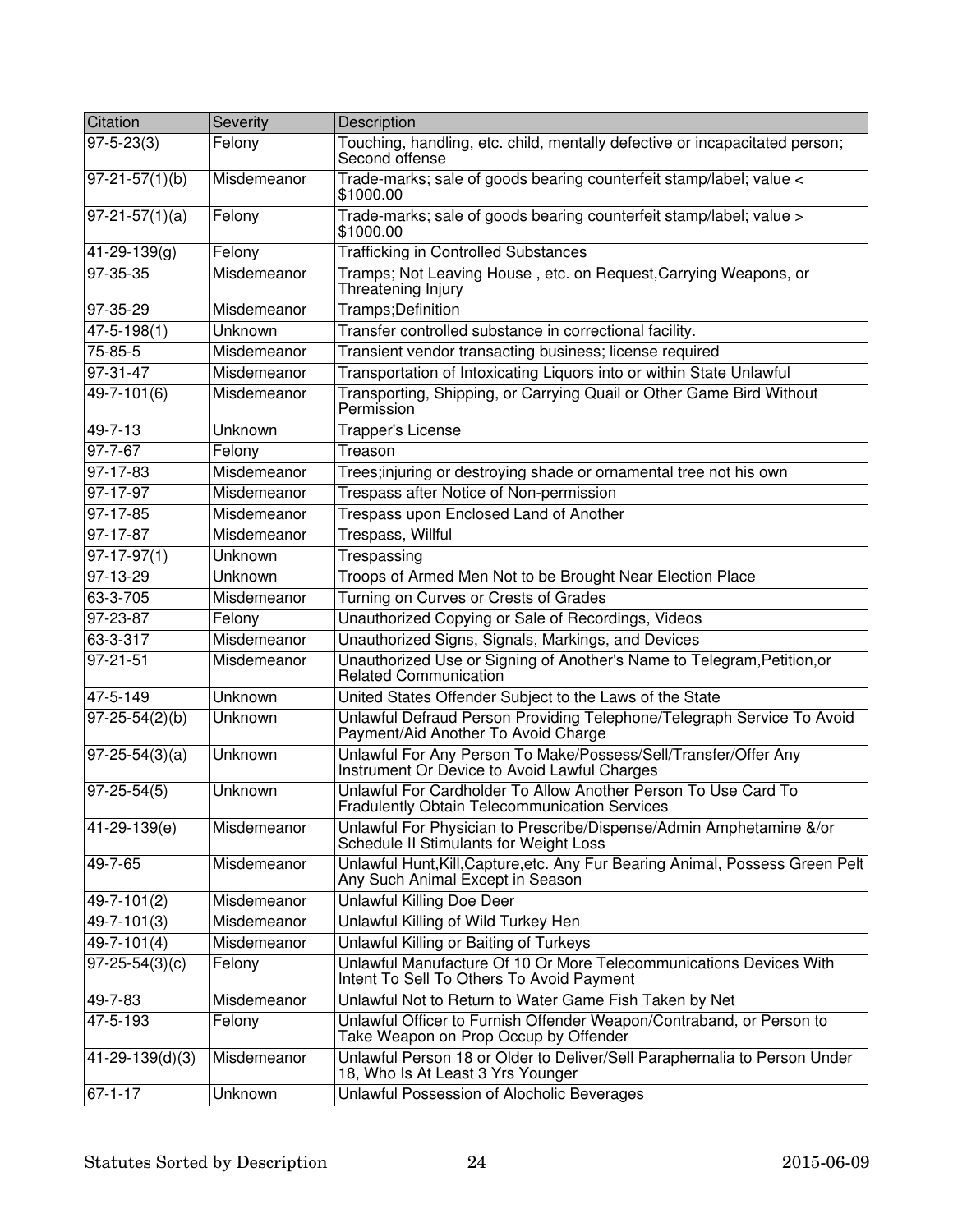| Citation              | Severity    | Description                                                                                                       |
|-----------------------|-------------|-------------------------------------------------------------------------------------------------------------------|
| 49-7-89               | Misdemeanor | Unlawful Possession of Game Fish by Dealers                                                                       |
| $97 - 31 - 11$        | Misdemeanor | Unlawful Possession, Control, or Transportation of Ginger Preparation                                             |
| 49-7-55               | Misdemeanor | Unlawful Possession, etc. of any Game Birds, Game Animals or Game Fish                                            |
| 49-7-87               | Misdemeanor | Unlawful Sale of Game Fish                                                                                        |
| 49-7-81               | Misdemeanor | Unlawful Taking of Fish (I.e., Electrical Device)                                                                 |
| 49-7-71               | Unknown     | Unlawful To Distrub Traps Or Take Any Fur Bearing Animals From Traps<br>Unless Authorized                         |
| $ 97-25-54(4) $       | Unknown     | Unlawful To Publish Number Or Code Of<br>Existing/Cancelled/Expired/Nonexistent Credit Card to Avoid Payment      |
| $97 - 25 - 54(2)(a)$  | Unknown     | Unlawful To Utilize Telecommunication Device Intending To Avoid Payment<br>Of Charging For Service                |
| 49-7-101(5)           | Misdemeanor | Unlawful Trapping Quail or Other Game Bird                                                                        |
| $97 - 15 - 51$        | Unknown     | Unlawful for Corporation Convicted for Failure to Keep Road, etc in Repair<br>to Demand Toll                      |
| 43-47-19(1)           | Unknown     | Unlawful for any Person to Abuse, Neglect or Exploit Any Vulnerable Adult                                         |
| $49 - 7 - 73$         | Misdemeanor | Unlawful to Disturb Nest or Eggs                                                                                  |
| 49-7-91               | Misdemeanor | Unlawful to Fish Commercially in Muddy Bayou                                                                      |
| 49-7-61               | Misdemeanor | Unlawful to Hunt 1/4 Mile of Any Church On Sunday While Worship Services<br>Are Being Held                        |
| 49-7-79               | Misdemeanor | Unlawful to Hunt on Land of Others                                                                                |
| $49 - 7 - 163$        | Misdemeanor | Unlawful to Hunt or Take Migratory Waterfowl without Stamp                                                        |
| $41 - 29 - 139(d)(4)$ | Misdemeanor | Unlawful to Place Ad For Purpose of Promoting Sale of Objects<br>Designed/Intended For Use as Paraphernalia       |
| 49-7-67               | Misdemeanor | Unlawful to Sell The Pelt Of Any Fur Bearing Animal Knowing The Same<br>Has Been Unlawfully Taken                 |
| $97-31-5$             | Misdemeanor | Unlawful to Sell or Keep Certain Alcoholic Preparations                                                           |
| 49-7-75               | Misdemeanor | Unlawful to Set Fire to Woods or Fields during nesting season of game birds                                       |
| $97-15-30(2)$         | Unknown     | Unlawful to Throw, Scatter, Spill, Place Solid Waste on Public Hwy/Street, in<br>State Water, on Priv Property or |
| 97-29-59              | Felony      | Unnatural Intercourse                                                                                             |
| 63-7-55               | Misdemeanor | Unreasonable Noise(Muffler)                                                                                       |
| 49-7-69               | Misdemeanor | Use Of Explosives And Chemicals Prohibited In Taking or Killing of Fur<br>Bearing Animals or Fish                 |
| 63-3-519              | Misdemeanor | Use of Radar Detection Equipment                                                                                  |
| 49-7-33               | Unknown     | Use of Scents, Lures or sound Devices                                                                             |
| 63-7-85               | Misdemeanor | Use of Sideboards on Open Top Vehicles Carrying Sand, Dirt, Gravel or Rock                                        |
| 49-7-63               | Unknown     | Use of Traps, Nets, etc., Prohibited                                                                              |
| 97-35-37              | Misdemeanor | Vagrancy                                                                                                          |
| $63 - 25 - 5(2)$      | Felony      | Vehicle Id # Mutilation                                                                                           |
| $63 - 5 - 19(6)$      | Misdemeanor | Vehicle Length Limitations                                                                                        |
| 63-3-803              | Misdemeanor | Vehicle Turning Left at Intersection                                                                              |
| 63-3-805              | Misdemeanor | Vehicle entering through highway                                                                                  |
| $63 - 5 - 7$          | Misdemeanor | Vehicle: operation of oversized/weighted/loaded vehicle                                                           |
| $97 - 25 - 54(6)$     | Unknown     | Violate Person To Knowingly Divert Services To His Own Benefit or Benefit<br>Of Another Not Entitled Thereto      |
| 41-23-2               | Felony      | Violation of Health Department Order Re: Communicable Disease                                                     |
| 21-13-19              | Misdemeanor | Violation of Municipal Criminal Ordinances                                                                        |
| 47-5-1007             | Felony      | Violation of Order of Home Detention as Escape                                                                    |
| $99-3-7(4)$           | Unknown     | Violation of Terms of Intensive Supervision Program                                                               |